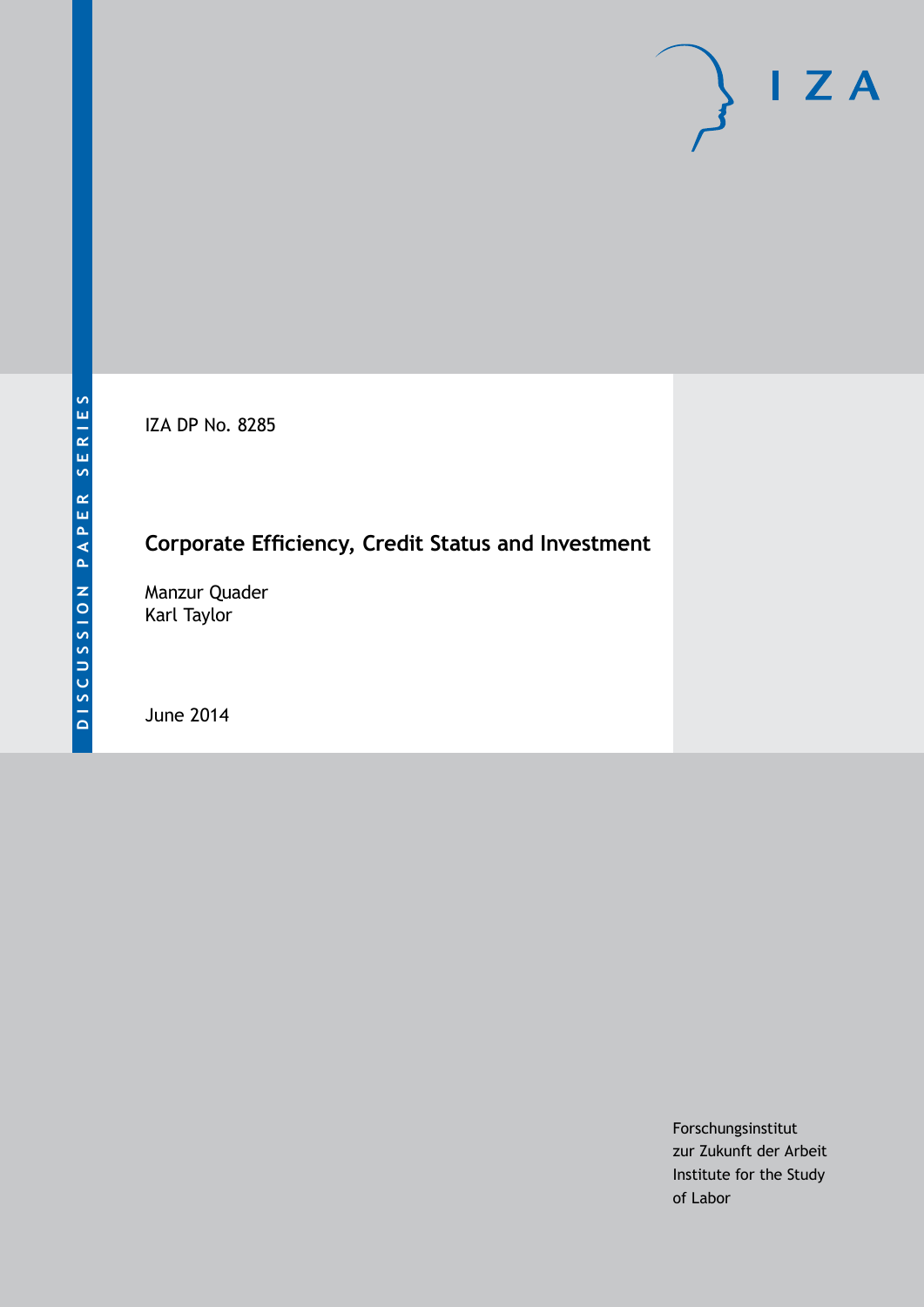# **Corporate Efficiency, Credit Status and Investment**

### **Manzur Quader**

*Chittagong Independent University*

### **Karl Taylor**

*University of Sheffield and IZA*

### Discussion Paper No. 8285 June 2014

IZA

P.O. Box 7240 53072 Bonn Germany

Phone: +49-228-3894-0 Fax: +49-228-3894-180 E-mail: [iza@iza.org](mailto:iza@iza.org)

Any opinions expressed here are those of the author(s) and not those of IZA. Research published in this series may include views on policy, but the institute itself takes no institutional policy positions. The IZA research network is committed to the IZA Guiding Principles of Research Integrity.

The Institute for the Study of Labor (IZA) in Bonn is a local and virtual international research center and a place of communication between science, politics and business. IZA is an independent nonprofit organization supported by Deutsche Post Foundation. The center is associated with the University of Bonn and offers a stimulating research environment through its international network, workshops and conferences, data service, project support, research visits and doctoral program. IZA engages in (i) original and internationally competitive research in all fields of labor economics, (ii) development of policy concepts, and (iii) dissemination of research results and concepts to the interested public.

IZA Discussion Papers often represent preliminary work and are circulated to encourage discussion. Citation of such a paper should account for its provisional character. A revised version may be available directly from the author.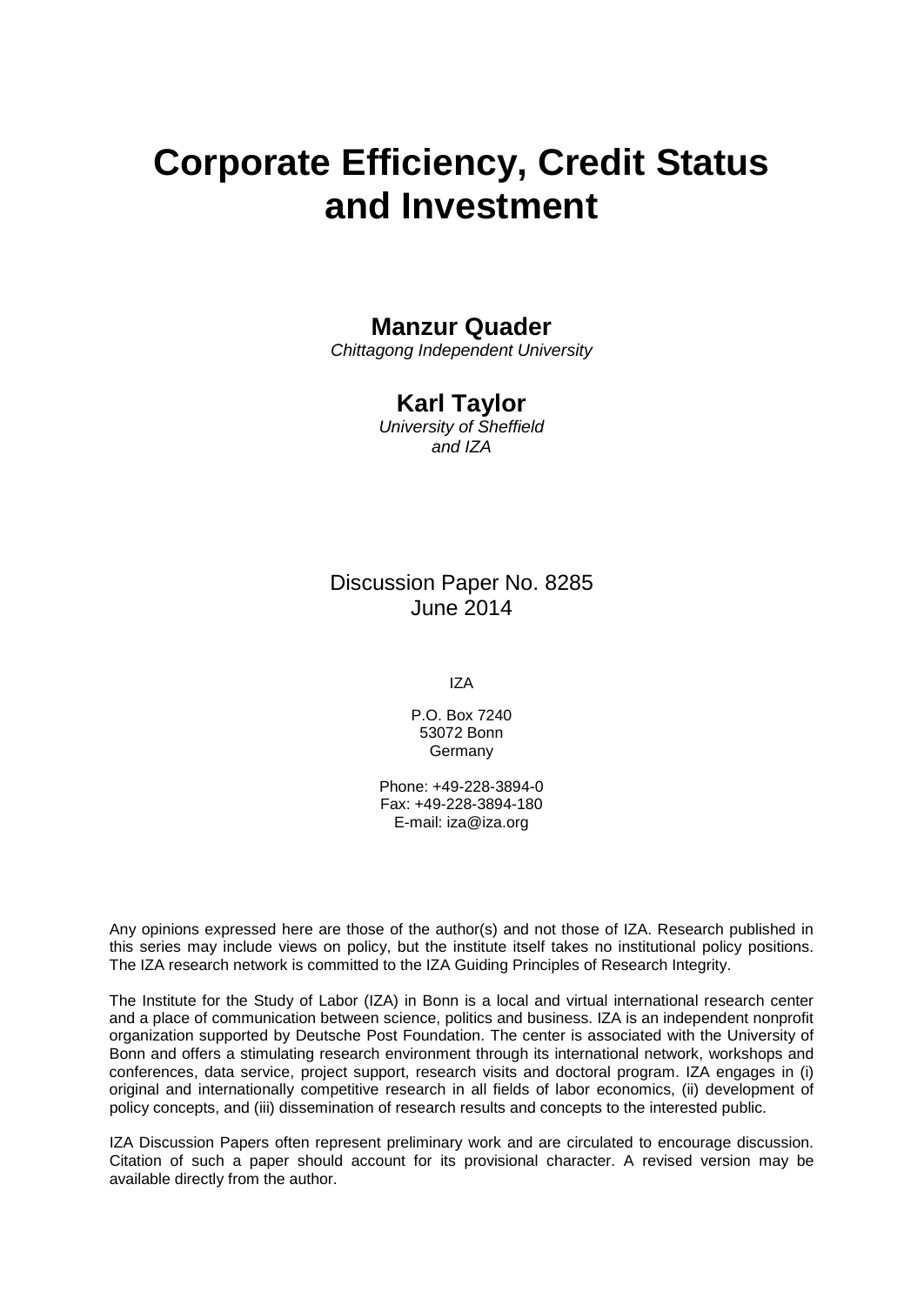IZA Discussion Paper No. 8285 June 2014

# **ABSTRACT**

## **Corporate Efficiency, Credit Status and Investment**

Using a panel of 1122 UK firms listed on the London Stock Exchange over the period of 1981 to 2009, endogenous switching regression models (SRM) incorporating a predicted corporate efficiency index are estimated in this paper in an effort to clarify the role of cash flow in examining the impact of capital-market imperfections. It is revealed that a firm's constrained credit status changes with the improvement of its efficiency. The results further reveal that financially constrained firm's investment is comparatively more sensitive to cash flow, but this sensitivity is negatively and significantly related with corporate efficiency. These results point to the fact that high investment sensitivity to cash flow may not be solely driven by measurement error in investment opportunity, but may still be interpreted as a consequence of imperfect substitutability between internal and external financing arising from the capital market imperfections.

JEL Classification: C34, D92, G14, L21

Keywords: asymmetric information, financial constraints, switching regression

Corresponding author:

Manzur Quader School of Business Chittagong Independent University 16, Jamal Khan **Chittagong Bangladesh** E-mail: [manzur@ciu.edu.bd](mailto:manzur@ciu.edu.bd)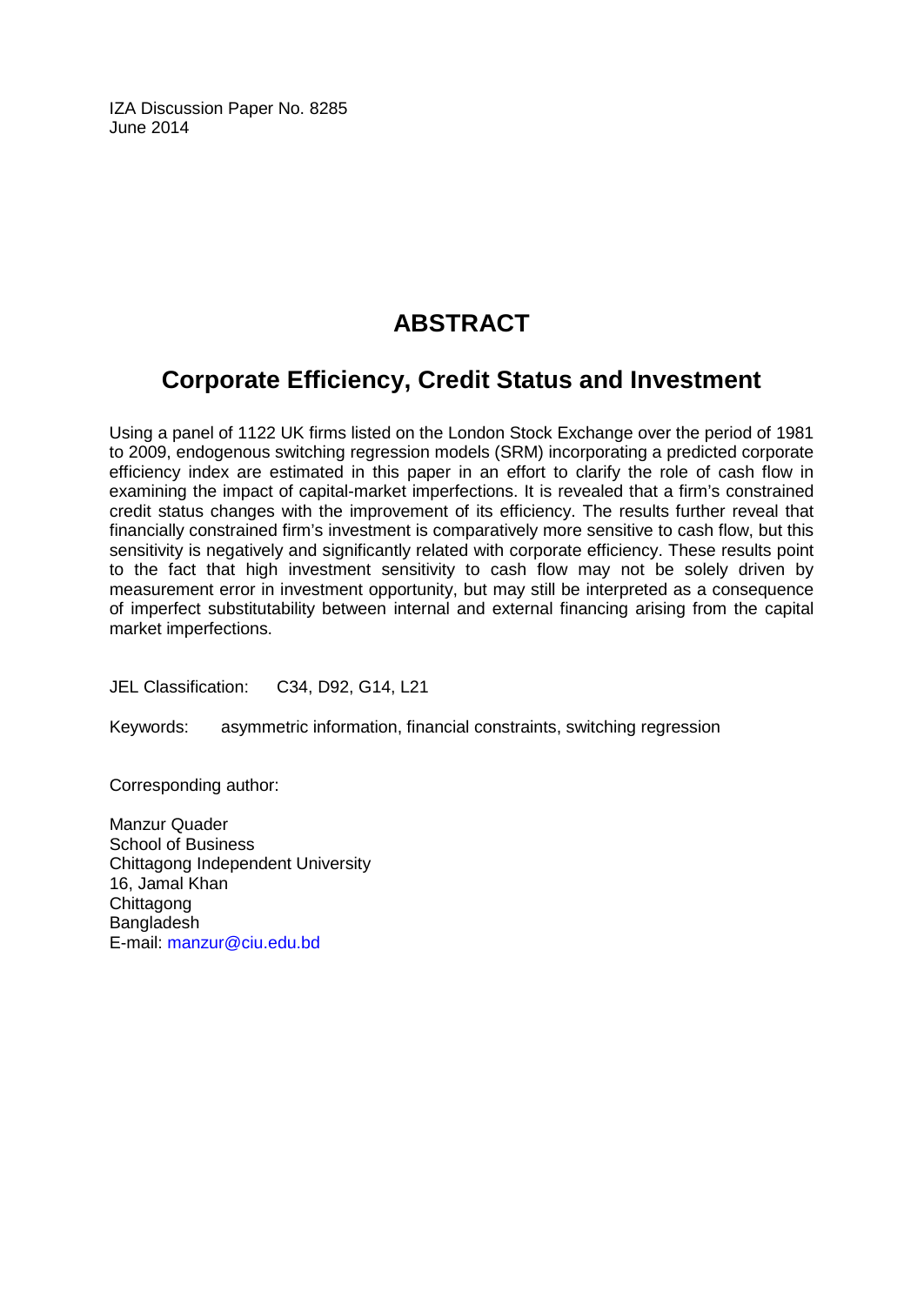#### 1. Introduction

Informational asymmetries and related problems, i.e., imperfect information about the quality or riskiness of the borrowers' investment projects, incentive problems and costly monitoring of managerial actions lead to an imperfect substitutability between external and internal funds and makes the Modigliani and Miller (1958) irrelevance theorem invalid. Bernanke and Gertler (1989), Calomiris and Hubbard (1990), Gertler (1992), Kiyotaki and Moore (1997), Greenwald and Stiglitz (1993) and Schiantarelli (1996) discuss a variety of methodological issues and provide econometric evidence on the consequences of these problems on the investment behavior of firms. These models emphasize the costs of adverse selection and moral hazard in generating frictions in the capital markets. The conclusions drawn in these literatures are twofold. Firstly, the effective cost of external financing becomes higher than that of the internal finance unless the loans are fully collateralized and secondly, the premium on such external financing is inversely related to a firm's net worth. The underlying reason for this inverse relationship is that the potential conflict of interests between borrowers and suppliers of external funds is greater when borrowers do not have sufficient funds to contribute to project financing and whenever there occurs a negative shock to a firm's net worth, these conflicts deteriorate further. Therefore, lenders must be compensated with a premium for the risk that borrowers may either misrepresent the quality of a given investment project or behave in a manner that expropriates value from lenders. In general, such risk premium increases with the severity of information asymmetries or difficulty in mitigating the opportunistic behavior (Gilchrist and Zakrajsek, 1995). With a higher premium and hurdled access to external financing this compels firms to rely more on internal financing sources and results in higher sensitivity of investment to their availability. Hubbard (1998) presents an excellent graphical illustration of these arguments.

The debate on whether this high sensitivity of investment to internal financing can be interpreted as an indicator of financial constraints started with Fazzari, Hubbard, Petersen, Blinder, and Poterba (1988) and Kaplan and Zingales (1997) who hold completely different views in terms of classifying firms as financially constrained or not and also their investment responsiveness to cash flow. Fazzari et al. (1988) propose the monotonicity hypothesis according to which the sensitivity of investment to cash flow should increase with the severity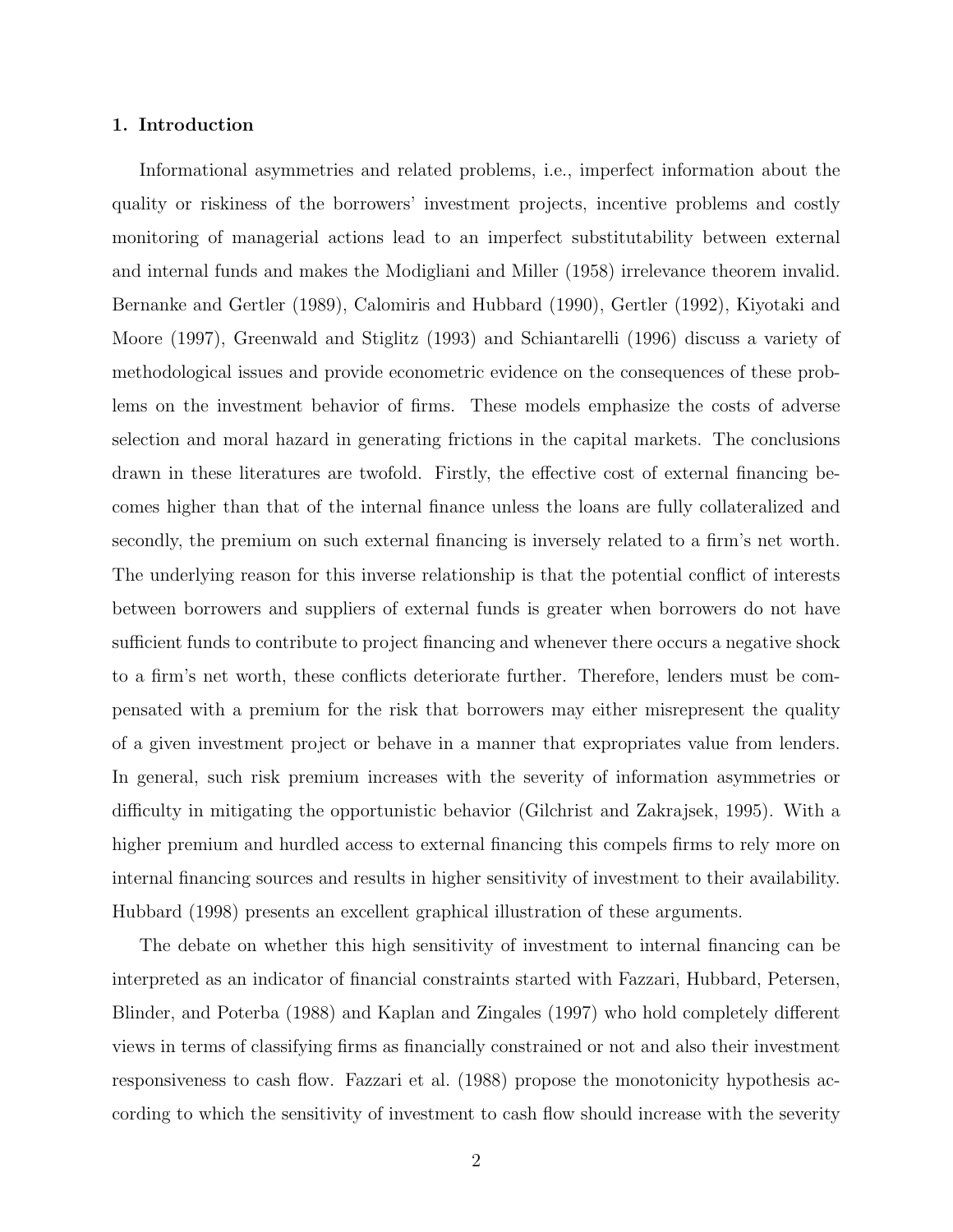of market imperfection. In contrast, Kaplan and Zingales (1997) report that the sensitivity of investment to cash flows is non-monotonic with respect to financial constraints. More recently, Moyen (2004) argues that it is hard to identify firms with financial constraints and finds evidence in support of both Fazzari et al. (1988) and Kaplan and Zingales (1997) using two different unconstrained and constrained firm models. Cleary, Povel, and Raith (2007) try to explain this contrasting behavior by showing that the relationship between the firm's internal funds and investment is not monotonic, but U-shaped. Lyandres (2007) complements this U-shaped relationship by examining the effects of costly external financing on the optimal timing of a firm's investment and Guariglia (2008) finds varying investment cash flow sensitivity for internally and externally financial constrained firms. Therefore, it is quite evident from the literature that investment cash flow sensitivity critically depends on the classification criteria or procedure used and this has been considered as one of the reasons for the conflicting findings in the existing literature. A vast number of literatures follow this debate and the controversy is yet to be resolved. Schiantarelli (1996), Hubbard (1998), Lensink, Bo, and Sterken (2001), Bond and Van Reenen (2007) provide ample support for this implication.

For more than two decades, this debate over the role of cash flow in an investment equation has been centered mainly on two crucial points. The first of them stems from the difficulty in controlling for the investment opportunities of a firm. Most studies use average Q under the assumption of constant returns to scale and perfectly competitive product and factor markets following Hayashi (1982) and adding cash flow to the model, they interpret residual sensitivity of investment to cash flow as evidence of financing constraints (Fazzari et al., 1988, Oliner and Rudebusch, 1992, Devereux and Schiantarelli, 1990, Hoshi, Kashyap, and Scharfstein, 1991, Schaller, 1993, Audretsch and Elston, 2002, Bond, Elston, Mairesse, and Mulkay, 2003, Chirinko and Schaller, 1996). On the contrary, Gilchrist and Himmelberg (1995), Erickson and Whited (2000, 2002), Cummins, Hassett, and Oliner (2006) show that because of difficulty in measuring marginal investment opportunities, cash flow may also convey information about investment opportunities which is not reflected in the estimated Q. In such cases, the observed cross-sectional variations in investment-cash flow sensitivity may simply be due to variations in Q measurement error and fails to provide convincing proof for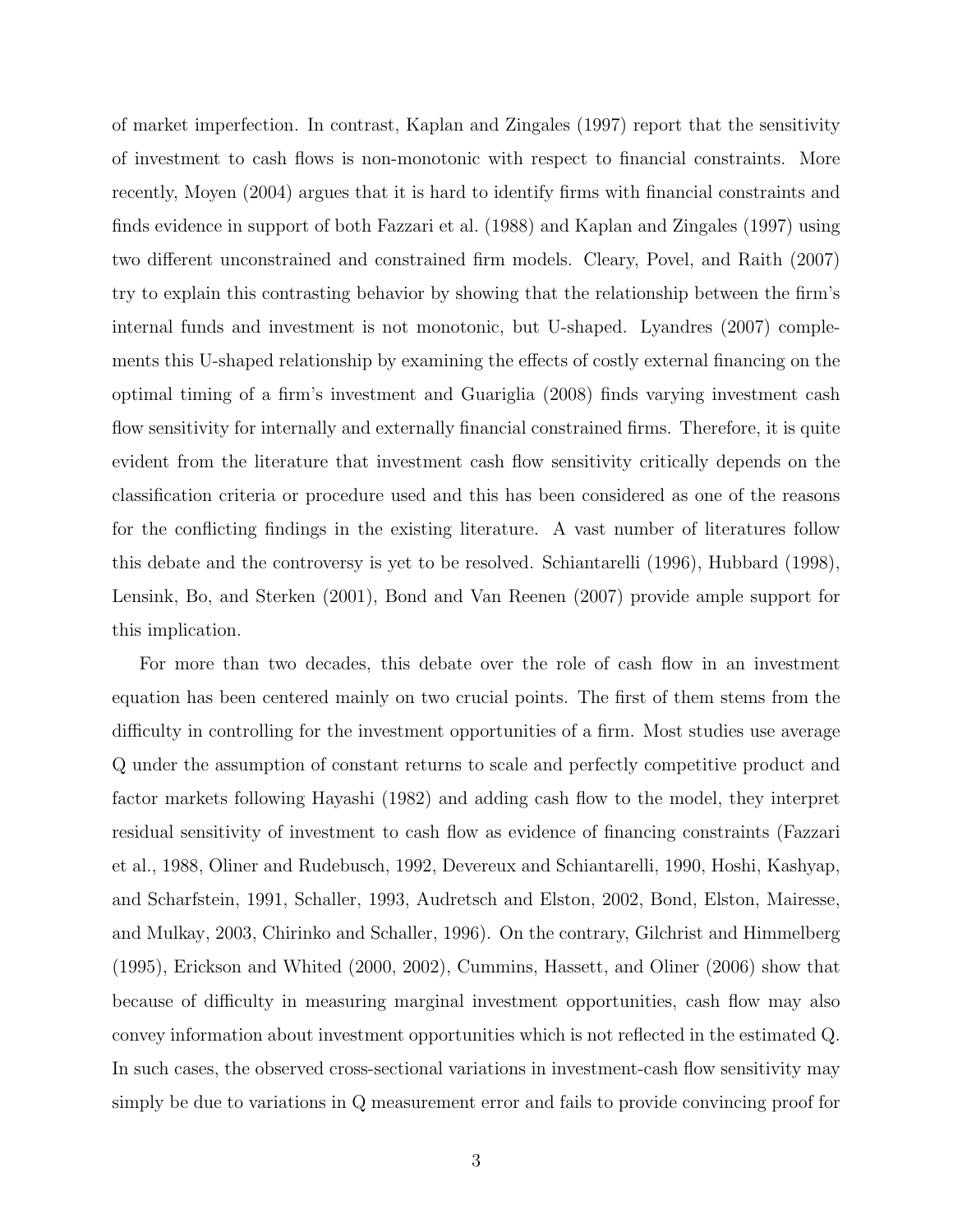the existence of capital market imperfections. Moreover, the firms facing severer information asymmetry related problems are likely to be more severely affected by the measurement problem in Q as that incorporates firm market value. These firms are also the ones which are most likely to be financially constrained and if they are a priori classified as such, higher estimated coefficients of cash flow in investment regressions is expected for them.

Such prior classification of firms into constrained and unconstrained groups is the other crucial point behind the controversial investment cash flow sensitivity issue. Following Fazzari et al. (1988), many subsequent studies have classified firms a priori as financially constrained on the basis of a single and in some cases two quantitative or qualitative indicators and the predictive power of cash flow is shown to be much higher for such firms. The major concern in this technique is the endogenous selection problem as the classification criteria can be correlated with the level of investment or with the firm-specific and time invariant component of the error term and also with the idiosyncratic component (Hausman and Wise, 1977). The estimation results thus can be highly sensitive to the classification criteria and threshold value chosen for the sample split and all these are likely to cause static misclassification. There are potential problems of dynamic misspecification as well as the exogenously classified firms that are kept in the same regime over the whole sample period discarding the possibility that financial constraint status of a firm may change over time. This will especially be the case when the extent of capital market imperfections depends on the general macroeconomic environment and becomes more important when the time period under consideration lengthens. Hence, although it is possible to identify firms that may be financially constrained, it is quite often impossible to identify the years during which they remain constrained. This makes it almost impossible to differentiate between firm-specific effects on investment and the effects of financing constraints (Kaplan and Zingales, 1997). To tackle the problems mentioned above, we attempt to combine and make use of the following remedial measures in this paper.

**Firstly,** we concentrate on the changing pattern of investment-cash flow sensitivities with a variable measuring the extent of such imperfection based on the idea that investment-cash flow sensitivity should change with capital market imperfection if it is at all linked with these imperfections. For this, we use the stochastic frontier approach to compute an estimate of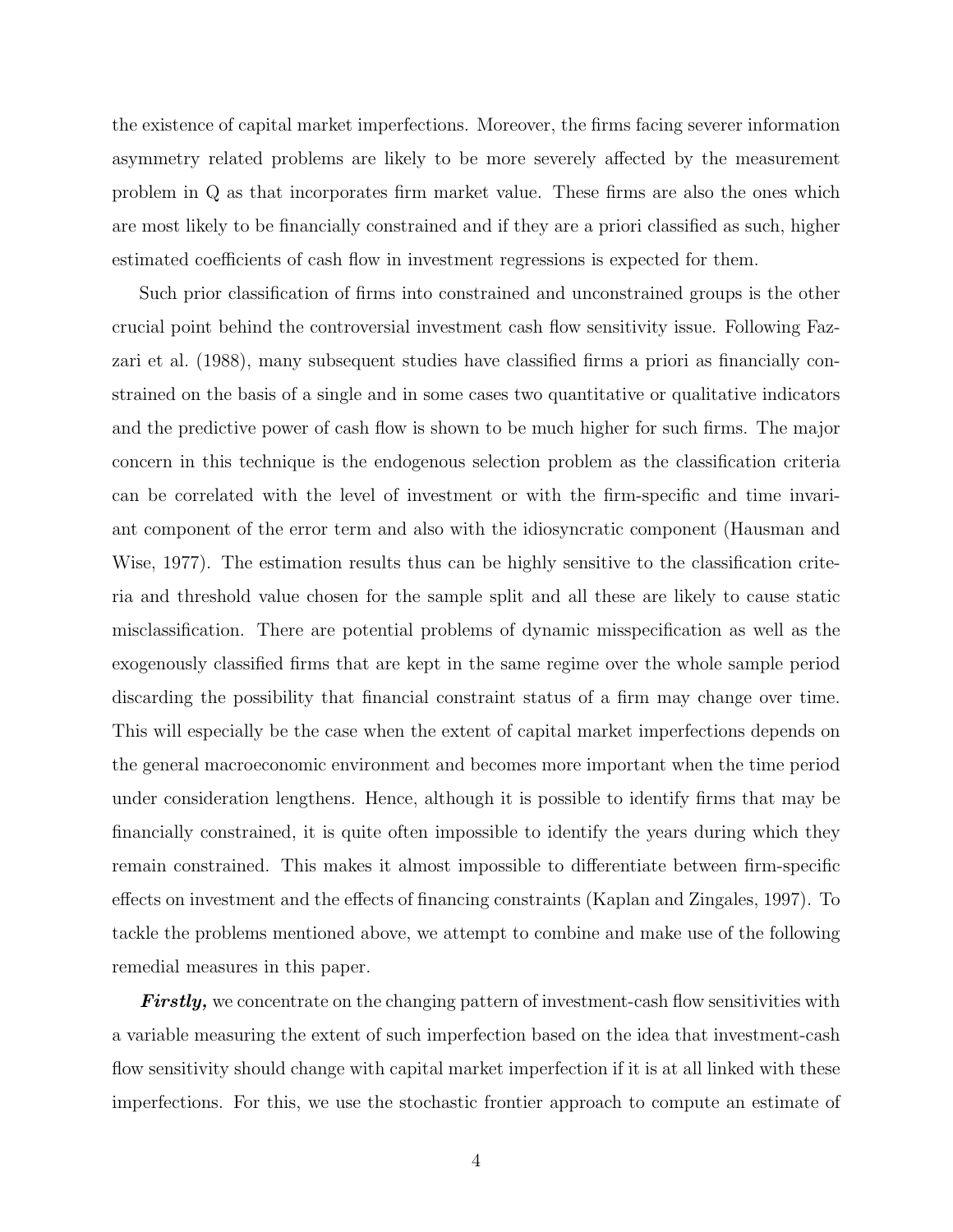the corporate efficiency of a firm as an inverse proxy of agency costs by comparing a firm's actual Tobin's Q with its best performing benchmark Q following Habib and Ljungqvist  $(2005)$  and Nguyen and Swanson  $(2009)^{1}$ . We anticipate that the effect of this efficiency on the cash flow sensitivities of investment will be dissimilar between firms with different degrees of financial constraints. More importantly, efficiency can in fact affect the credit status of the firms as a financially constrained firm may become unconstrained with the improvement of its efficiency and a non monotonic effect of corporate efficiency on cash flow sensitivities may be established.

**Secondly,** we try to endogenously classify firms according to their financial constraint status and allow switching between them to avoid the static and dynamic misclassification problems and in line with our prediction that corporate efficiency can simultaneously affect a firm's financial constraint status and investment cash flow sensitivity. In order to do that, we rely on an endogenous switching regression framework with unknown sample separation which is capable of incorporating the effects of efficiency on cash flow sensitivities and on the constraint status of the firms simultaneously. This model allows determination of firms' probability of facing constrained or unconstrained access to credit as well. Hu and Schiantarelli (1998), Hovakimian and Titman (2006), Almeida and Campello (2007) use such models in their attempt to address the problems in testing for financial constraints.

This paper provides a distinctive complement to the existing literature by introducing corporate efficiency in the investment equation in another attempt to clarify the role of cash flow. Despite the existing concerns over the role of cash flow, we argue that investmentcash flow sensitivities can be used to gauge the effects of financing frictions on investment by trying to resolve the issue of possible biases arising from unobservable variation in investment opportunities. Further to this, the expected non monotonic effect of corporate efficiency on cash flow sensitivities may provide a different resolution to the highly debated Fazzari et al. (1988) and Kaplan and Zingales (1997) issues. Another interesting feature of this study is

<sup>&</sup>lt;sup>1</sup>A more detailed explanation and discussion of the properties of this predicted efficiency measure can be found in chapter 2 of Quader (2013). Here, we use the market value efficiency measure calculated from the final model 2 of table 2.2 (p. 51) of the thesis.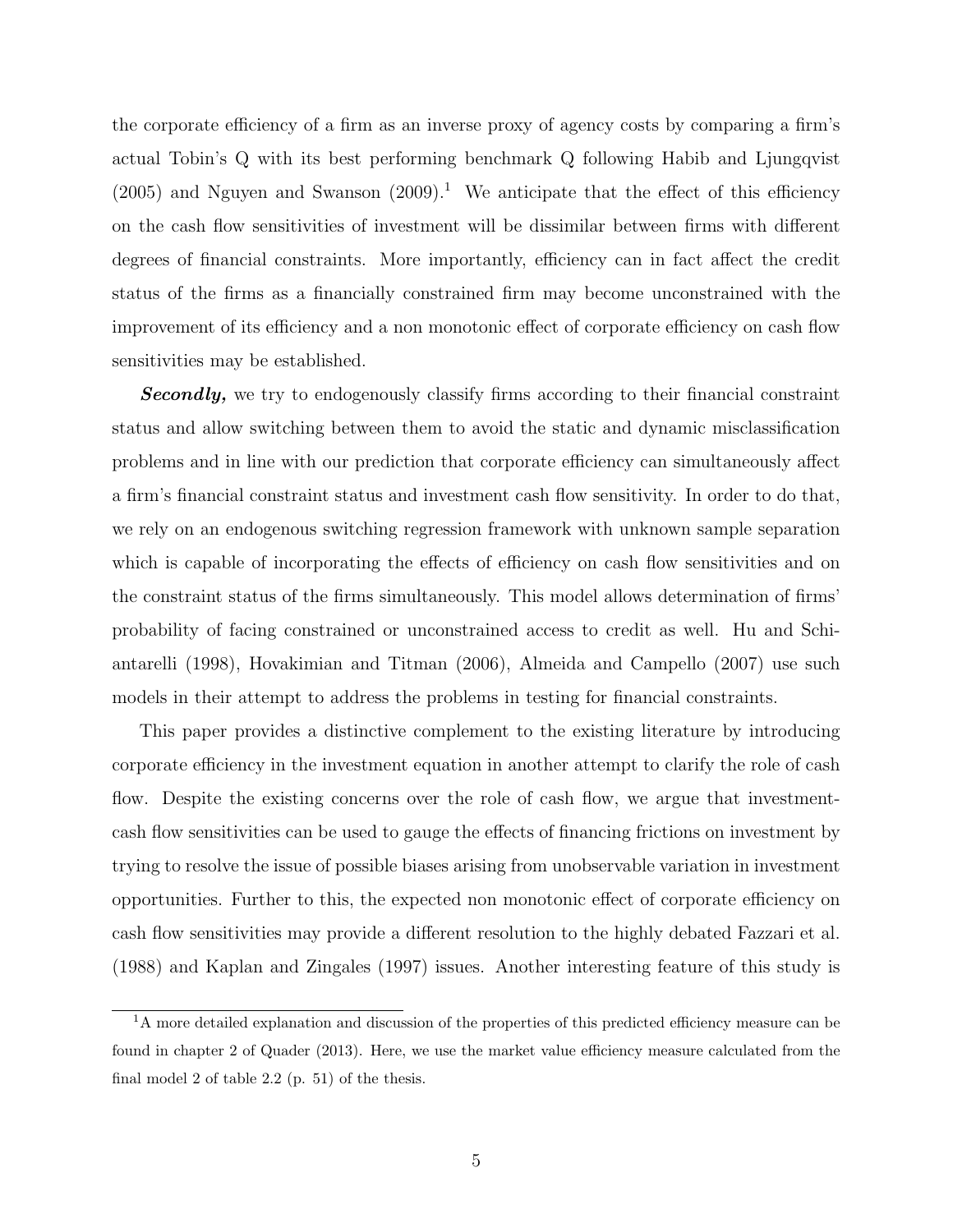its contribution to the debate with a focus on the UK rather than the US. To the best of our knowledge, a switching regression model has not been used in any of the UK studies involving financial constraints and investment.

Using an unbalanced panel data on 1122 UK firms listed on the London Stock Exchange during the period 1981 to 2009, we estimate a number of endogenous switching regression models incorporating our predicted corporate efficiency from the stochastic frontier analysis along with other variables used in contemporary literatures. Our different model specifications strive to confront the major challenges in examining the effects of capital-market imperfections on investment decisions of individual firms and will mainly concentrate on inspecting the following:

- 1. whether, and how, efficiency affects the likelihood of being financially constrained or unconstrained;
- 2. whether investment-cash flow sensitivity is increasing or decreasing with efficiency; and
- 3. whether the effect of efficiency on cash flow sensitivities is monotonic or non-monotonic.

This paper is structured into different sections as follows. Section 2 is a literature survey, section 3 describes the methodology, section 4 brings model specification and description of the variables, section 5 introduces data and descriptive statistics, section 6 presents the empirical results and analysis and finally section 7 concludes the paper.

#### 2. Literature review

The controversial role of cash flow in an investment equation remains the main focal point in many of the past and recent literatures on financial constraints and investment. On the whole, the literature on this field of study can be divided into following three themes.

#### 2.1. Classification of firms into financially more or less constrained groups

The seminal paper by Fazzari et al. (1988) use US firm-level data to inspect the differences in the sensitivity of investment to cash flow across groups of firms divided according to the degree of financial constraints. They classify low-dividend paying firms as more likely to face financial constraints and the investment level of such firms are found to be relatively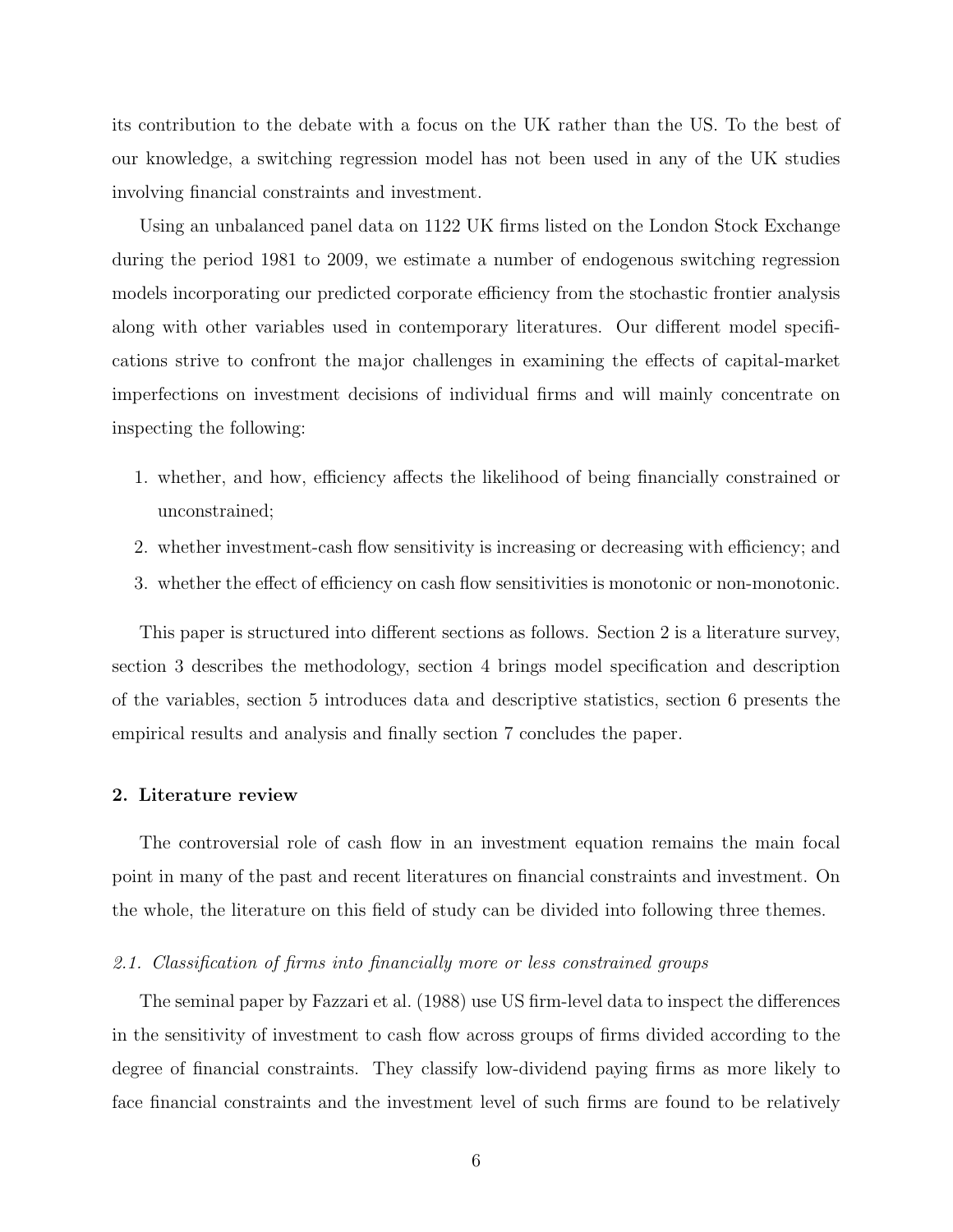more affected by the availability of cash flow in comparison with the high-dividend paying unconstrained firms and thus provide useful evidence in favor of the existence of financial constraints under capital market imperfections. The higher sensitivity of investment to cash flow for financially constrained firms has been scrutinized by a number of papers including Kaplan and Zingales (1997). Using information contained in the firms' annual reports and managements' statements on internal liquidity, they classify firms without access to more funds than needed as financially constrained and their investment is likely to be less sensitive to cash flow. This conflicting finding with Fazzari et al. (1988) recommends that higher sensitivities of investment to cash flow may not be sufficiently used as evidence that firms are more financially constrained. The Kaplan and Zingales (1997) classification scheme has been criticised later by Fazzari, Hubbard, and Petersen (2000) in terms of both classification method and degree of financial constraints. Kaplan and Zingales (2000) later claim that the comparative static analysis of Fazzari et al. (2000) are in fact supportive of their earlier conclusions and the criticisms regarding their classification scheme and empirical results are unjustified. Allayannis and Mozumdar (2004) also doubted that the results in Kaplan and Zingales (1997) are mainly caused by the presence of financially distressed firms or outliers in their sample. Most recently, Bond and Söderbom (2013) show that the non-monotonic investment cash flow sensitivity highlighted by Kaplan and Zingales (1997) has little relevance for evaluating this line of research.

The opinions therefore are divided into two subsets and have been supported by their proponents. The deviation arises mainly because of the different ways they use to measure financial constraints, namely external and internal financial constraints (Guariglia, 2008). Proponents of Fazzari et al. (1988) use proxies to measure the extent of external financial constraints faced by the firms. For example, Devereux and Schiantarelli (1990), Gertler and Gilchrist (1994), Oliner and Rudebusch (1992), Kadapakkam, Kumar, and Riddick (1998) and Shin and Kim (2002) use size, age and pattern of insider trading, Hoshi et al. (1991) and Shin and Park (1999) use degree of industrial and bank affiliation, Bond and Meghir (1994) use dividend payout ratio. Alternatively Calomiris, Himmelberg, and Wachtel (1995) use credit rating, Whited (1992) use bond rating, and Schaller (1993) adopt the degree of shareholding concentration. On the other hand, indicators related to the level of internal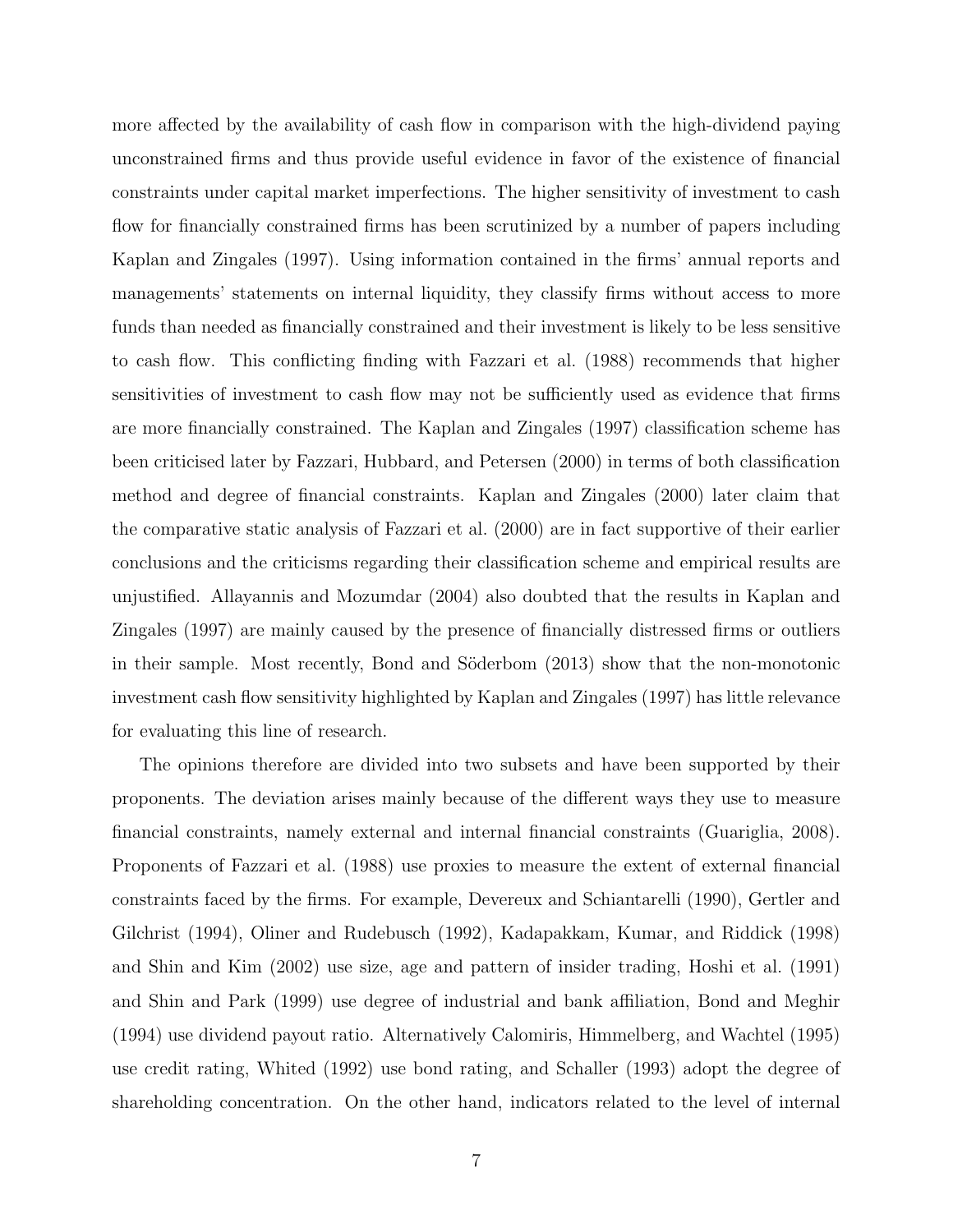financial constraints faced by the firm have been adopted by the studies supporting Kaplan and Zingales (1997) view. Cleary (1999) constructs an index of firm's financial strength using a number of variables indicating the extent of the internal liquidity of a firm (e.g. the current ratio, financial slack, net income margin, sales growth, debt ratio). Lamont, Polk, and Sa-Requejo (2001) also calculate a multivariate index by weighting five similar variables. Using varying combinations, some other classification indexes of financial constraints have also been developed. The appealing examples of these include the WW index of Whited and Wu (2006), the synthetic index of Musso and Schiavo (2008) and the SA index proposed by Hadlock and Pierce (2010). Aggarwal and Zong (2006) adopt discriminant analysis to estimate a beginning-of-period financial constraint index using the variables used by Cleary (1999) and use that index to classify firms of the four largest industrialized countries (US, UK, Japan and Germany) into three financial constraint categories.

The single or multiple factor classifications applied with the investment regression approach may not successfully separate firms with different levels of investment-cash flow sensitivity and create the static and dynamic misclassification problem as already discussed. Hu and Schiantarelli (1998) first address the ex ante classification problem using endogenous switching regression methods with unknown sample separation, where the probability of being constrained or unconstrained is determined by a switching function of a vector of firm specific and some other characteristics that proxy for the severity of informational and agency problems. They interpret the varying effect of cash flow on investment across the two groups of US manufacturing firms in terms of imperfect substitutability between different sources of finance and their results provide strong evidence that such effects vary with the severity of agency cost problems. Hovakimian and Titman (2006), Almeida and Campello (2007), Adelegan and Ariyo (2008), Hobdari, Jones, and Mygind (2009) also apply the switching regression technique for their financial constraints analysis.

#### 2.2. Measurement error in investment opportunities

The main shortcoming of the Fazzari et al. (1988) methodology arises from the fact that average Q may not be a very precise proxy for the shadow value of an additional unit of new capital and the significance of cash flow may give biased results. Erickson and Whited (2000,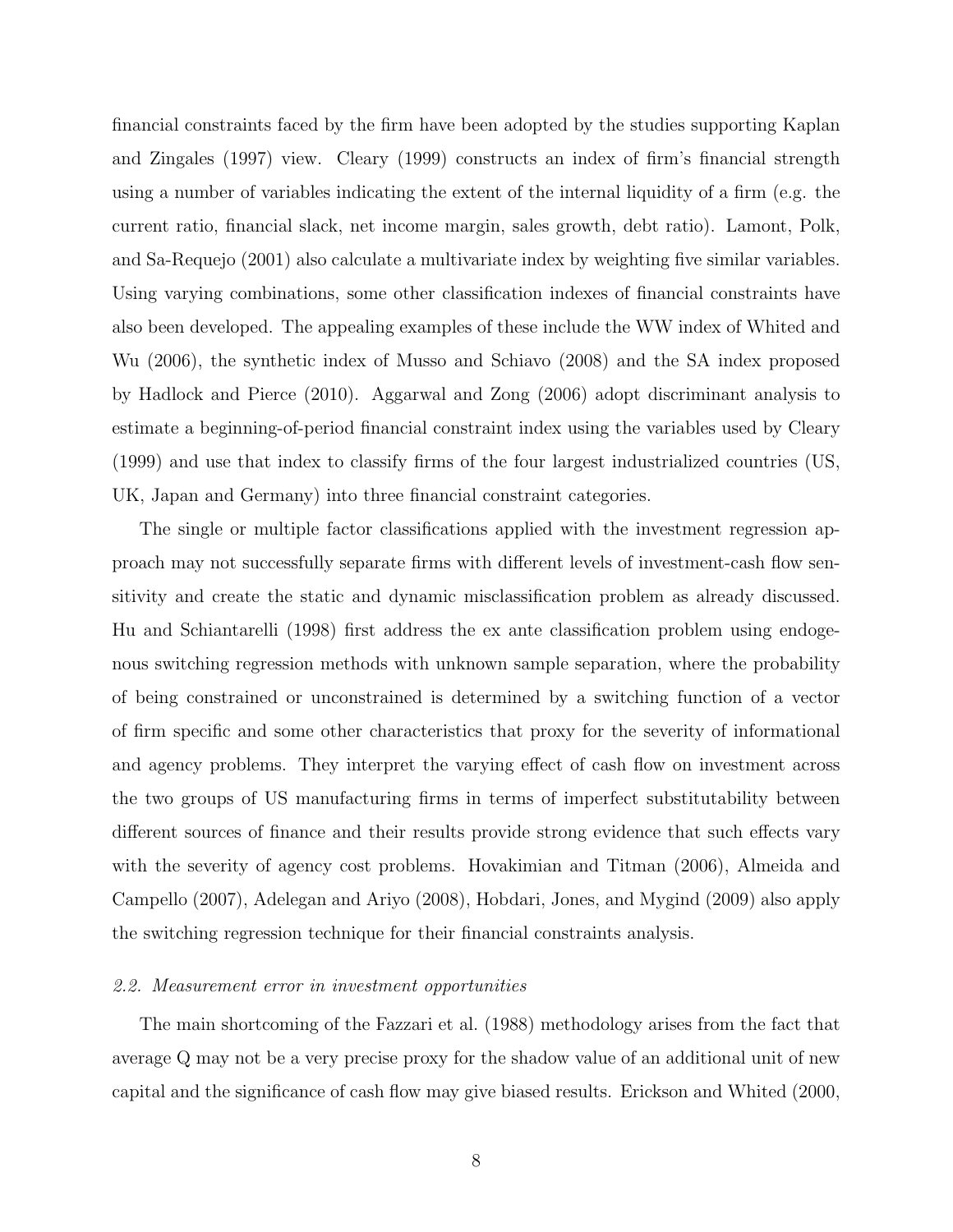2002) postulate that such biases induced by measurement error in Q can be substantial and may be responsible for the estimated coefficients on Q being low and those on cash flow being high. They attempt to tackle this problem by using a class of measurement error-consistent GMM estimators that utilize the information in the higher order moments of the data. After including the estimated error adjusted Q in their model, they find that cash flow turns out to be statistically insignificant even for the financially constrained firms, but Q theory has good explanatory power once the measurement error problem is controlled for. Gomes (2001) and Alti (2003) also provide results against Fazzari et al. (1988) by saying that the significance of cash flow can also occur in the absence of capital market frictions.

Another major blow to the findings of Fazzari et al. (1988) comes from Bond and Cummins (2001), Bond, Klemm, Newton-Smith, Syed, and Vlieghe (2004), and Cummins et al. (2006). They construct more accurate measures of the fundamentals which affect the expected returns on investment by using firm-specific earnings forecasts from securities analysts and Cummins et al. (2006) name it "real Q". Once expected profitability is controlled for by using Institutional Brokers Estimate System (I/B/E/S) analysts' earnings forecasts, the correlation between investment spending and cash flow disappears in all subsamples of firms. Gilchrist and Himmelberg (1995) estimate a set of VAR (vector auto regression) forecasting equations including cash flow as one of the observable fundamentals to construct the expected value of marginal Q conditional on observed fundamentals and they term it as "Fundamental Q". However, they find that investment still responds to cash flow even after controlling for its role as a forecasting variable for future investment opportunities and suggest that the excess sensitivity of investment to cash flow is not spuriously generated by cash flow's ability to predict future investment opportunities.

Another way to address the measurement error issue is to estimate the Euler equation for the capital stock by avoiding the reliance on Q to measure expected profitability. The goal of this estimation is that the standard Euler equation derived under the assumption of perfect capital markets should be misspecified for the a priori classified financially constrained firms, but not for the unconstrained ones. Whited (1992), Hubbard, Kashyap, and Whited (1995) and Ng and Schaller (1996) estimate the standard Euler equation and an Euler equation augmented with financial variables for various categories of firms using US data and Bond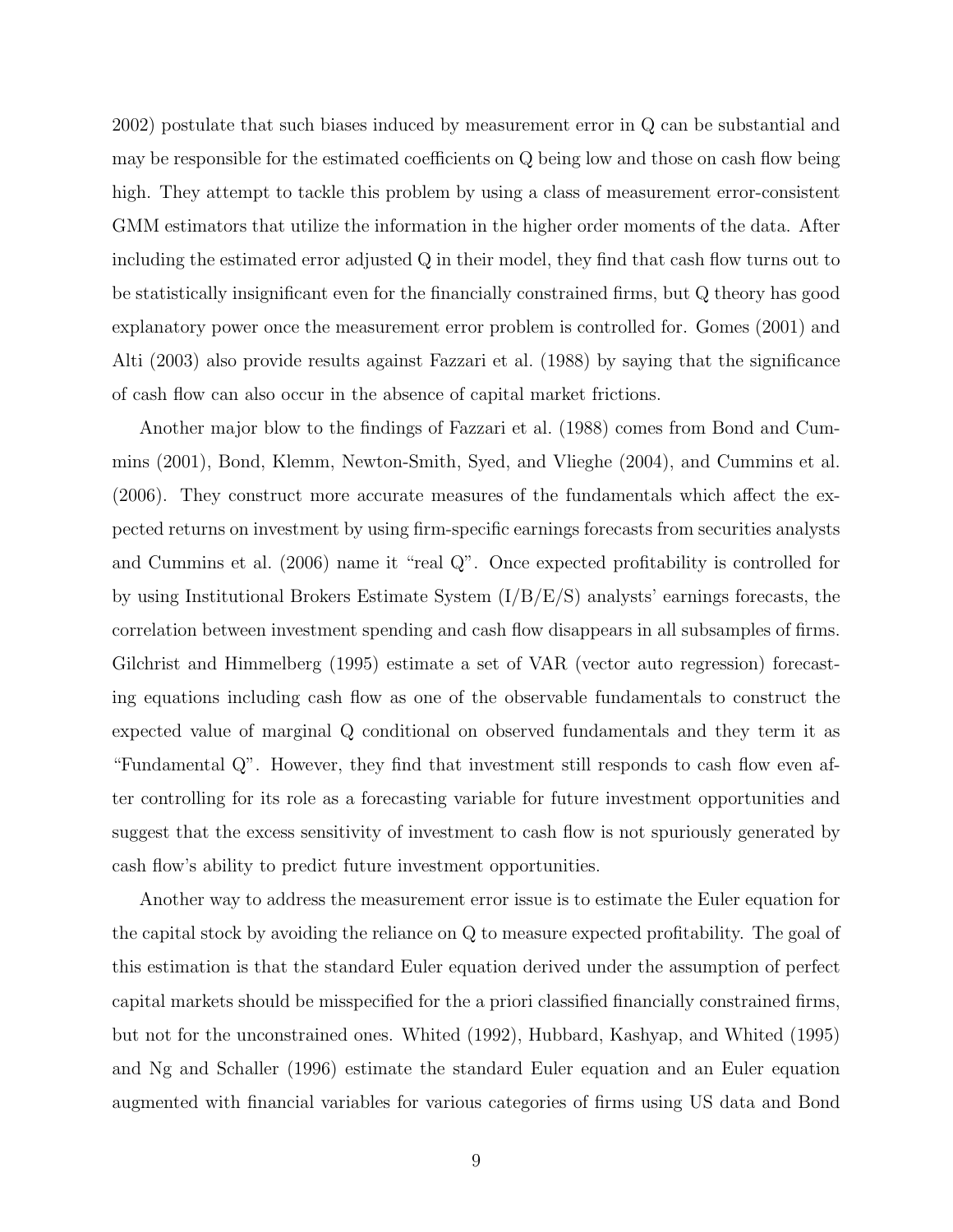and Meghir (1994) estimate the same using UK data. Their results support that the standard Euler equation generally holds only for firms less likely to face financial constraints. The problem in this estimation technique is that it may not be able to detect the presence of financial constraints if the severity of such constraints remains roughly constant over time.

Bond et al. (2003) employ both an error correction model and an Euler-equation specification for estimating their investment equations using panel data sets for manufacturing firms in four European countries, Belgium, France, Germany, and the United Kingdom, covering the period 1978-1989 to investigate the role played by financial factors in each country. They find that financial variables like cash flow and profit terms appear to be both statistically and quantitatively more significant in the UK and its financial system performs less well in channeling investment funds to firms with profitable investment opportunities compared to the other three continental European countries. This is consistent with the suggestion that financial constraints on investment may be more severe in the relatively market-oriented UK financial system.

#### 2.3. Alternative ways to verify the performance of the cash flow sensitivity of investment

Agca and Mozumdar (2008) emphasize that if investment-cash flow sensitivity is linked with capital market imperfections, then it should decrease with factors that reduce these imperfections. Applying Erickson-Whited error correction estimations to US manufacturing firm data, they find that investment-cash flow sensitivity of these firms decreases with increasing fund flows, institutional ownership, analyst following, antitakeover amendments and with the existence of a bond rating. Therefore, they conclude that the sensitivity of investments to the availability of internal funds cannot be interpreted solely as an artefact of measurement error. Inspired by the above findings, Attig, Cleary, El Ghoul, and Guedhami (2012) empirically investigate the relationship between institutional investor's investment horizon and investment cash flow sensitivity using US firm level data as well. They argue that the presence of institutional investors with a long-term investment horizon provides improved corporate governance by enhancing the effectiveness of their monitoring and hence mitigates asymmetric information and agency conflict between shareholders and managers. This in turn reduces the wedge between the costs of internal and external funds and as a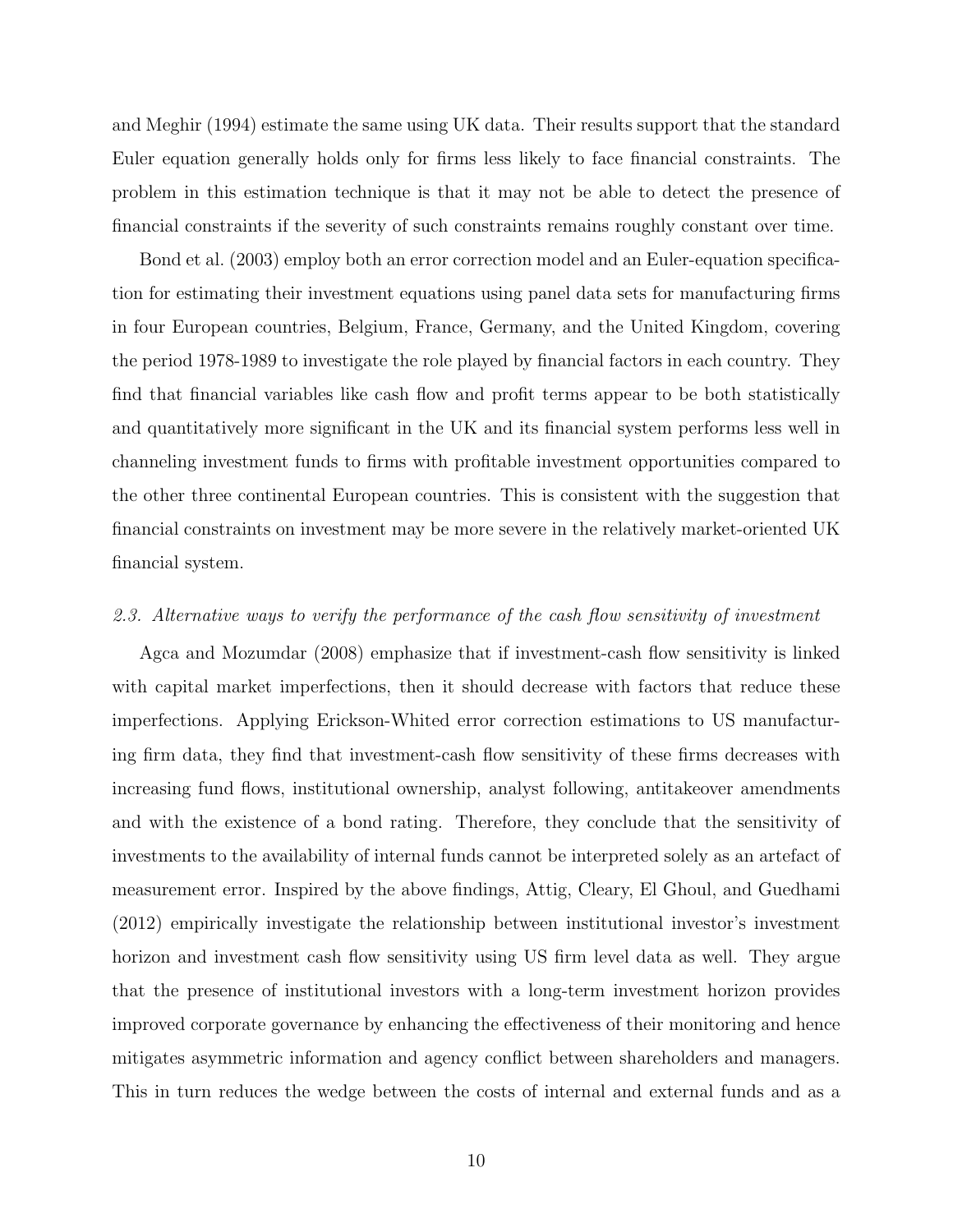result, the sensitivity of firms' investment spending to internal cash flows decreases. So they augment the standard investment regression with an interaction term between cash flow and various proxies for institutional investors' investment horizon (IIIH) and provide evidence consistent with these arguments.

Ascioglu, Hegde, and McDermott (2008) also find higher investment-cash flow sensitivity for firms with high information asymmetry, but they use the probability of informed trade (PIN) to classify firms as constrained which is a more direct measure of financial constraint. They claim that financial constraints matter only at high levels of informational frictions and their results are robust to other alternative specifications that control for different time periods, firm size, debt capacity, and probable measurement error of Q. Bond and Söderbom (2013) study the sensitivity of investment to the availability of internal finance conditional on measures of Tobin's Q in a benchmark model with quadratic adjustment costs and show that the relationship between the investment cash flow sensitivity and capital market imperfection is monotonic. For firms in a financially constrained regime, they find that the sensitivity of investment to cash flow increases monotonically with the cost premium for external finance when they consider equity as the only source external finance. The result remains same when they introduce costly debt as an additional source of external finance. By generating simulated panel datasets for samples with 2000 firms observed for 14 periods at the same time, they find a similar monotonic relationship between the estimates of conditional investment cash flow sensitivity and the cost premium parameters for both sources of external finance.

Carpenter and Guariglia (2008) use UK firms' contracted capital expenditure to capture information about opportunities available only to insiders and thus not included in Q. $^2$  When they include this as regressor along with Q and cash flow in their investment equation to assess the overall investment opportunities of the firm more comprehensively, the explanatory power of cash flow falls for large firms, but still plays a significant role on the small firms' investment. They explain this as evidence that cash flow may still play its role in capturing

<sup>2</sup>The contracted capital expenditure variable reflects the insiders' evaluation of investment opportunities and it is defined as contracts entered into for the future purchase of capital items, expenditure on machinery, equipment, plant, vehicles, and buildings, for which nothing has been paid by balance sheet date.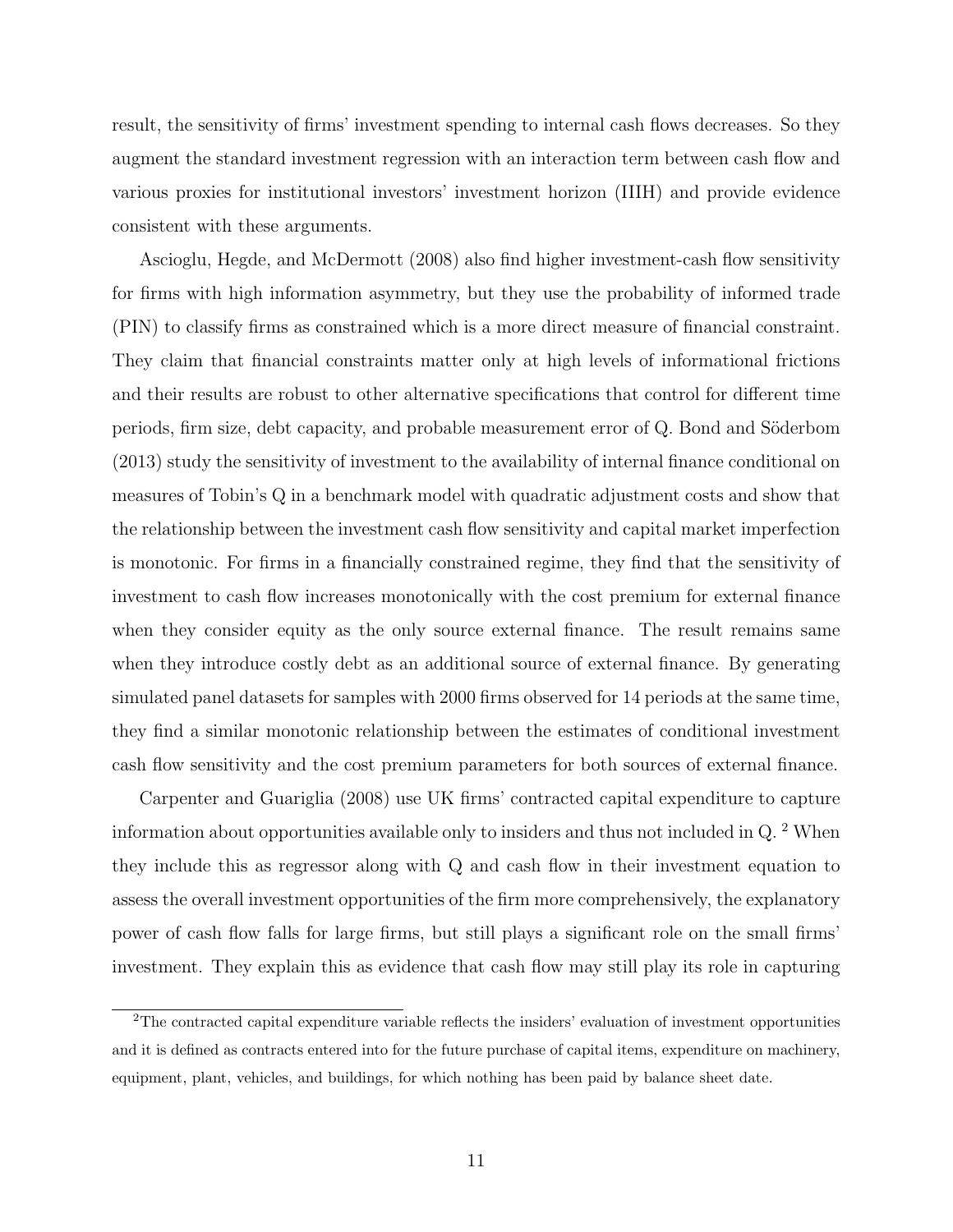the effects of capital market imperfections, at least for the small firms which are more likely to be financially constrained as well. In another paper using UK data, Guariglia (2008) finds that the sensitivity of investment to cash flow responds differently according to the type of constraint. The resulting relationship between investment and cash flow is U shaped when the sample is divided on the basis of internal financial constraints and monotonically increasing with the degree of external financial constraints faced by firms. By combining both types of constraints, she finds that the sensitivity is particularly large when external constraints are strong and internal constraints are weak. These results suggest that the controversy about whether higher investment cash flow sensitivity can be used as evidence of financial constraints is probably due to different sample separation criteria and may not necessarily be due to the improper measurement of Q.

A switching regression framework is employed by Hu and Schiantarelli (1998) in order to address the problem of cash flow's controversial role by allowing the coefficient on cash flow to differ from zero in the low premium or unconstrained regime. Therefore, even if cash flow contains some information about future profitability, the estimated cash flow coefficient for the constrained firms will be relatively higher than that of the unconstrained firms. Whereas, Hovakimian and Titman (2006) claim that their estimated sensitivity of investment expenditures to asset sales is less affected by the measurement error in their proxy for investment opportunities as it is not likely to be positively related to asset sales. Their switching regression results reveal that after controlling for investment opportunities and cash flows, cash from asset sales is a significant determinant of corporate investment expenditures and financially constrained firms are likely to invest more when they generate cash from asset sales, but this relationship is invalidated for financially unconstrained firms, all listed on NYSE, AMEX and NASDAQ. Exploring the idea that the financial constraint status is endogenously related to the tangibility of the firm's assets, Almeida and Campello (2007) show that investment-cash flow sensitivity for the constrained firms increases with the tangibility of their assets, but not so for unconstrained firms using the universe of manufacturing firms available from COMPUSTAT. Moreover, their switching regression results also show that asset tangibility affects the credit status of the firms and the investment-cash flow sensitivities are not monotonically related to the degree of financing constraints. This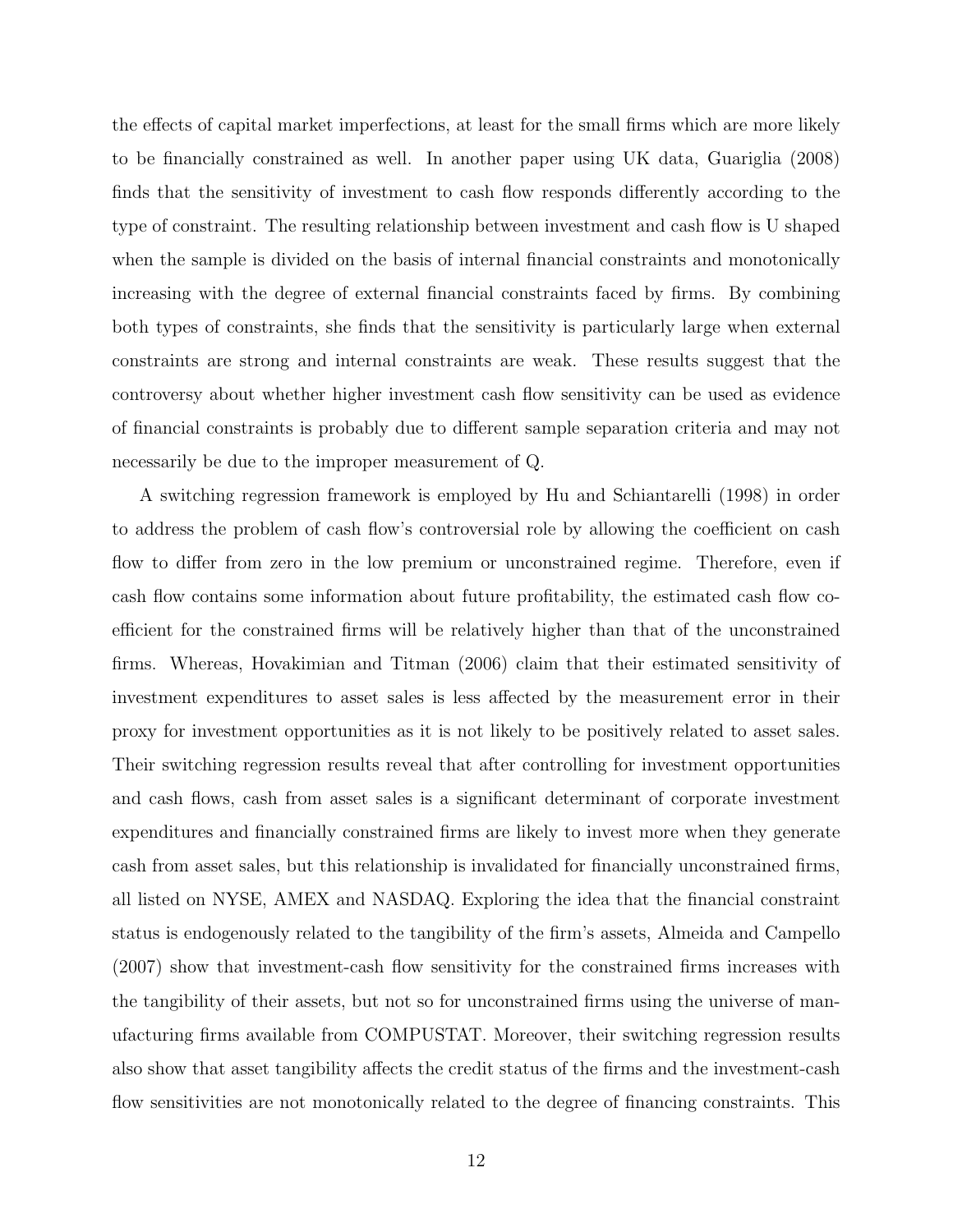paper follows the model of Almeida and Campello (2007), but will use predicted corporate efficiency from the stochastic frontier analysis in addition to asset tangibility assuming that financial constraint status can be endogenously related to the efficiency as well.

#### 3. Methodology

The main advantage of the switching regression approach is that the extent of investment behavior differing across groups of firms and the set of multiple characteristics determining their likelihood of being financially constrained or unconstrained can be determined simultaneously. The single-factor classifications discussed earlier may not successfully separate firms with different sensitivity of investment to internal financing. The severity of financial constraints can even vary among firms of the same subgroup if other factors are not controlled for. On the other hand, multiple factor classifications increase the number of subsamples reducing the size of each group used for estimation or increase the number of interactive terms in single regressions and produce imprecise estimates. The switching regression approach controls for multiple indicators that jointly determine the group in which a firm is likely to belong without the need for splitting the sample into many smaller parts or including many interaction terms and also allows assessing their statistical significance. Furthermore, the selection regression incorporates more information into the estimation of the separate investment regimes than can possibly be captured by the creation of dummy variables or sample splits.

In the switching regression model, it is assumed that there are two different investment regimes, regime 1 and regime 2. While the number of investment regimes are taken as given, the points of structural change are not observable and are estimated together with the investment equation for each one of the regimes. Depending on the extent of financial constraints, a firm may operate in one of the two unobservable investment regimes and its investment may be more or less sensitive to the availability of internal funds than in the other. The model is composed of the following system of three equations that are estimated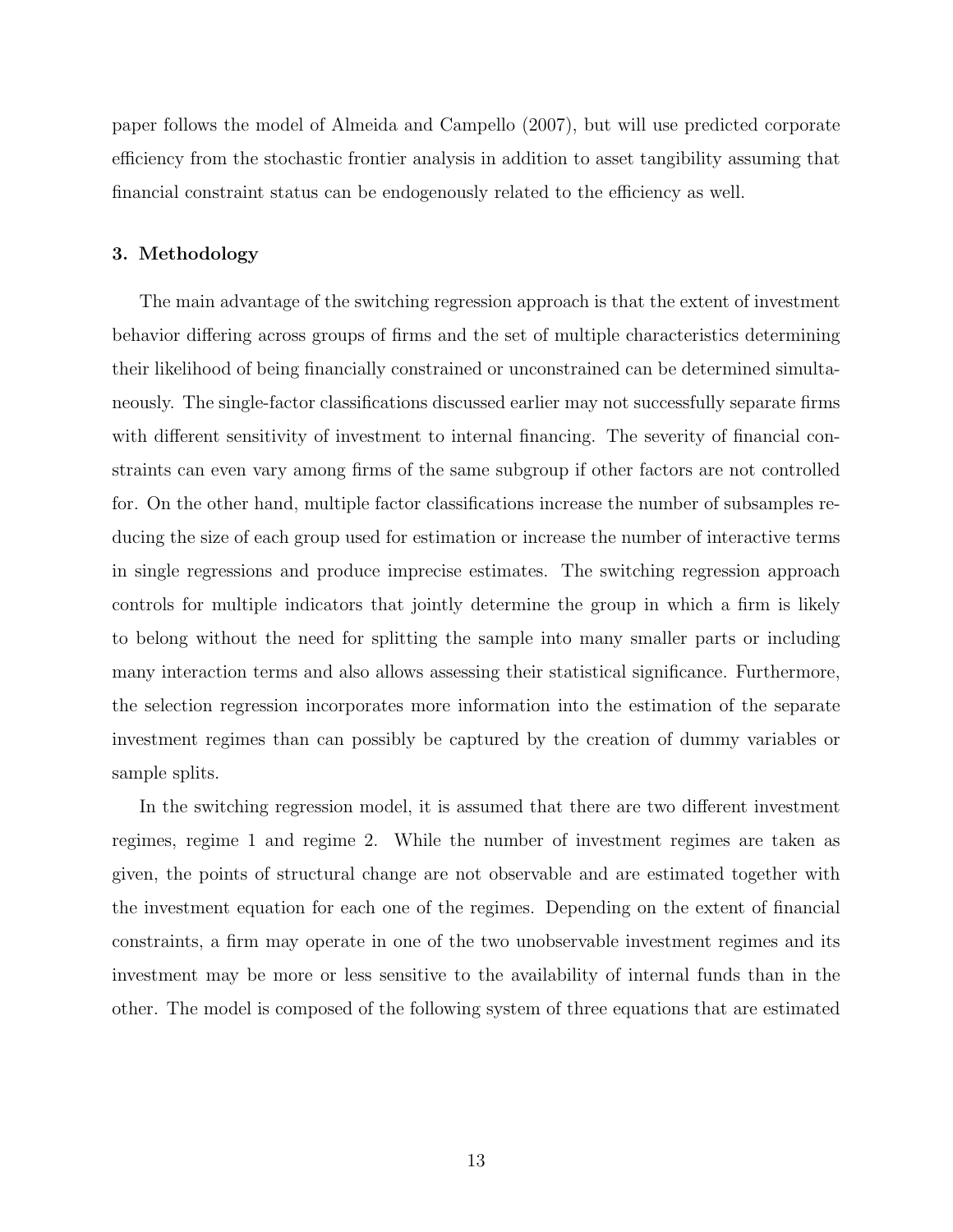simultaneously:

$$
I_{1it} = X_{it}\beta_1 + \nu_{1it} \tag{1}
$$

$$
I_{2it} = X_{it} \beta_2 + \nu_{2it} \tag{2}
$$

$$
y_{it}^* = Z_{it}\alpha + \epsilon_{it} \tag{3}
$$

Equations 1 and 2 are the structural equations that describe the investment behavior of firms in the alternative regimes. Equation 3 is the selection equation that determines a firm's propensity of being in one or the other investment regime.  $X_{it}$  are the determinants of corporate investment and  $Z_{it}$  are the determinants of a firm's likelihood of being in the first or the second investment regime at time t.  $\beta_1$ ,  $\beta_2$  and  $\alpha$  are vectors of parameters and  $\nu_1, \nu_2$  and  $\epsilon$  are residuals. The observed investment,  $I_{it}$ , undertaken by firm i at time t, is defined as follows:

$$
I_{it} = I_{1it}, \; if \; y_{it}^* < 0 \tag{4}
$$

$$
I_{it} = I_{2it}, \quad if \quad y_{it}^* \ge 0 \tag{5}
$$

 $y_{it}^*$  is a latent variable measuring the tendency or the likelihood of being in the first or second regime. Firms will not be fixed in one regime, as described in equation (4-5), a transfer between the regimes occurs if  $y_{it}^*$  reaches a certain unobservable threshold value. It is assumed that the vector of error terms in the investment and switching functions  $(\nu_{1it}, \nu_{2it}, \epsilon_{it})'$  is jointly normally independently distributed with mean zero and covariance matrix  $\Sigma$ , which allows a non-zero correlation between the shocks to investment and the shocks to firms' characteristics and endogenous switching between the two investment regimes, where

$$
\sum = \begin{pmatrix} \sigma_1^2 & \sigma_{12} & \sigma_{1\epsilon} \\ \sigma_{21} & \sigma_2^2 & \sigma_{2\epsilon} \\ \sigma_{\epsilon 1} & \sigma_{\epsilon 2} & 1 \end{pmatrix}
$$
 (6)

Here,  $var(\epsilon)$  is normalized to 1 as only  $\alpha/\sigma_{\epsilon}$  can be estimated in equation 3, but not  $\alpha$  and  $\sigma_{\epsilon}$  individually (Hovakimian and Titman, 2006). The extent to which investment spending differs across the two regimes and the likelihood that firms are assigned to either regime are simultaneously determined. This approach yields separate regime-specific estimates for investment equations, dispensing with the need to use ex ante regime sorting. In order to fully identify the switching regression model, it is needed to determine which regime is the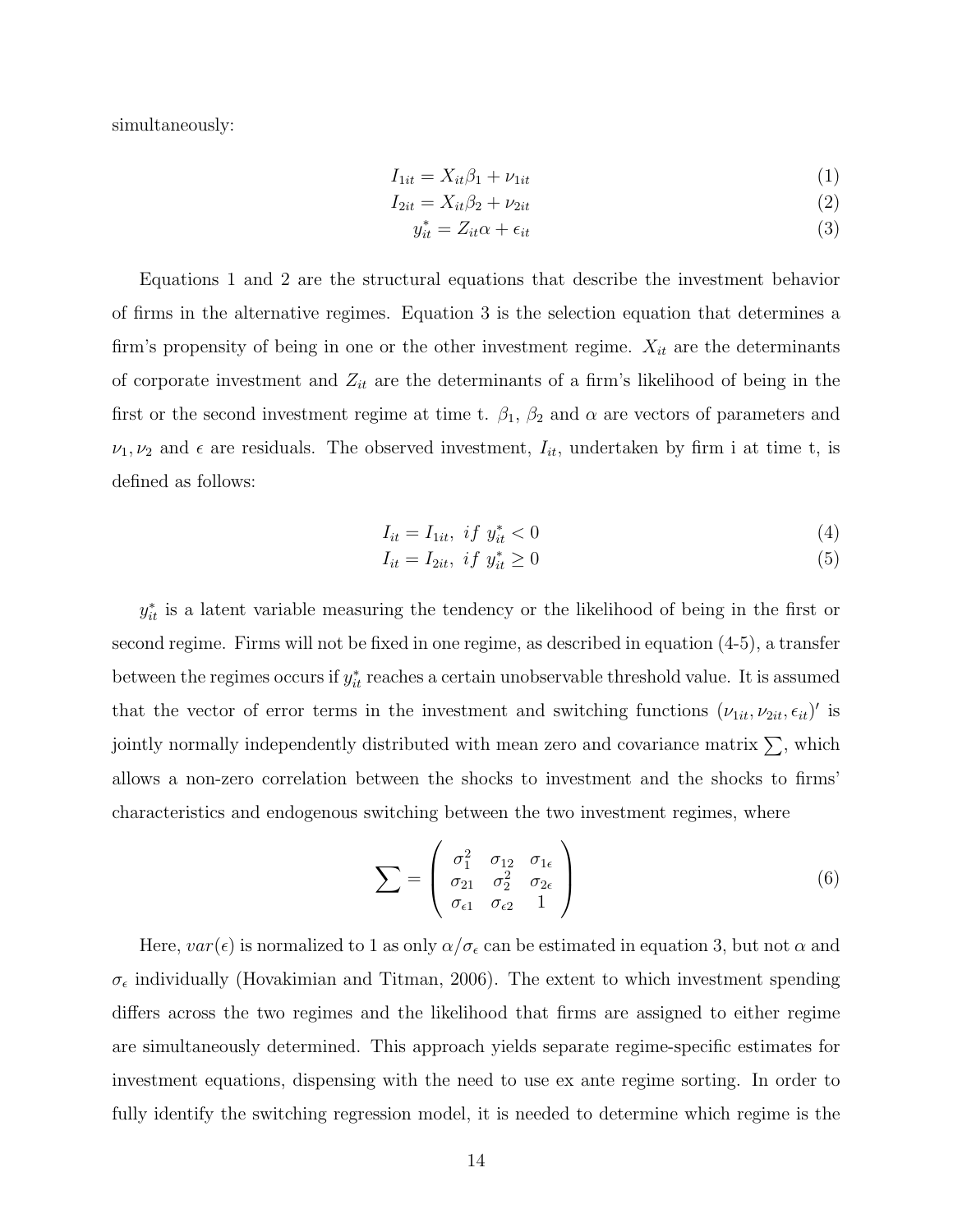constrained and which regime is the unconstrained. The algorithm specified in equations (1-5) creates two groups of firms that differ according to their investment behavior. The theoretical priors about which firm characteristics and how they are associated with financial constraints are used to achieve this identification.

The dependent variables in the two regime specific equations (1) and (2) are investment and the dependent variable in the classification equation (3) is a classification variable. An initial guess of the classification variable is created using the corporate efficiency index we have estimated by the stochastic frontier analysis (Quader, 2013) based on the assumption that highly efficient firms or firms suffering less from agency cost related problems are most likely be financially unconstrained. For example, the observations are coded as 1 (unconstrained) if their predicted efficiencies are above the 50th percentile value and 0 (constrained) otherwise. However, as the predicted market value efficiency is skewed (figure 1), we also change the initial cut off point to 60th, 70th or 80th percentile values to check the sensitivity in the estimations. Since the estimated probabilities of observations belonging to any of the regimes are not generally just zero or one, the elements of the classification vector will fall throughout the interval  $[0, 1]$ . [Fig 1 will be inserted here]

#### 4. Model Specification

#### 4.1. Investment equation

The Q-theory of investment proposes that the ratio of the market value of capital stock to its replacement cost could summarize investment opportunities and thus offers another formulation of the neoclassical model (Tobin, 1969). This is later extended to models of investment by Hayashi (1982), who claim that average Q can adequately capture investment opportunities and explain investment demand under the assumption of perfect competition, constant returns, capital as the only quasifixed factor and convex costs of adjusting the capital stock. These models are later augmented by financial variables to examine the effects of capital market imperfections contemplating that firms with higher net worth should invest more for given levels of investment opportunities, information costs, and market interest rates under the deviated market condition. In this paper, we rely on the extended Q theory of investment model to identify the difference in investment behavior across groups of firms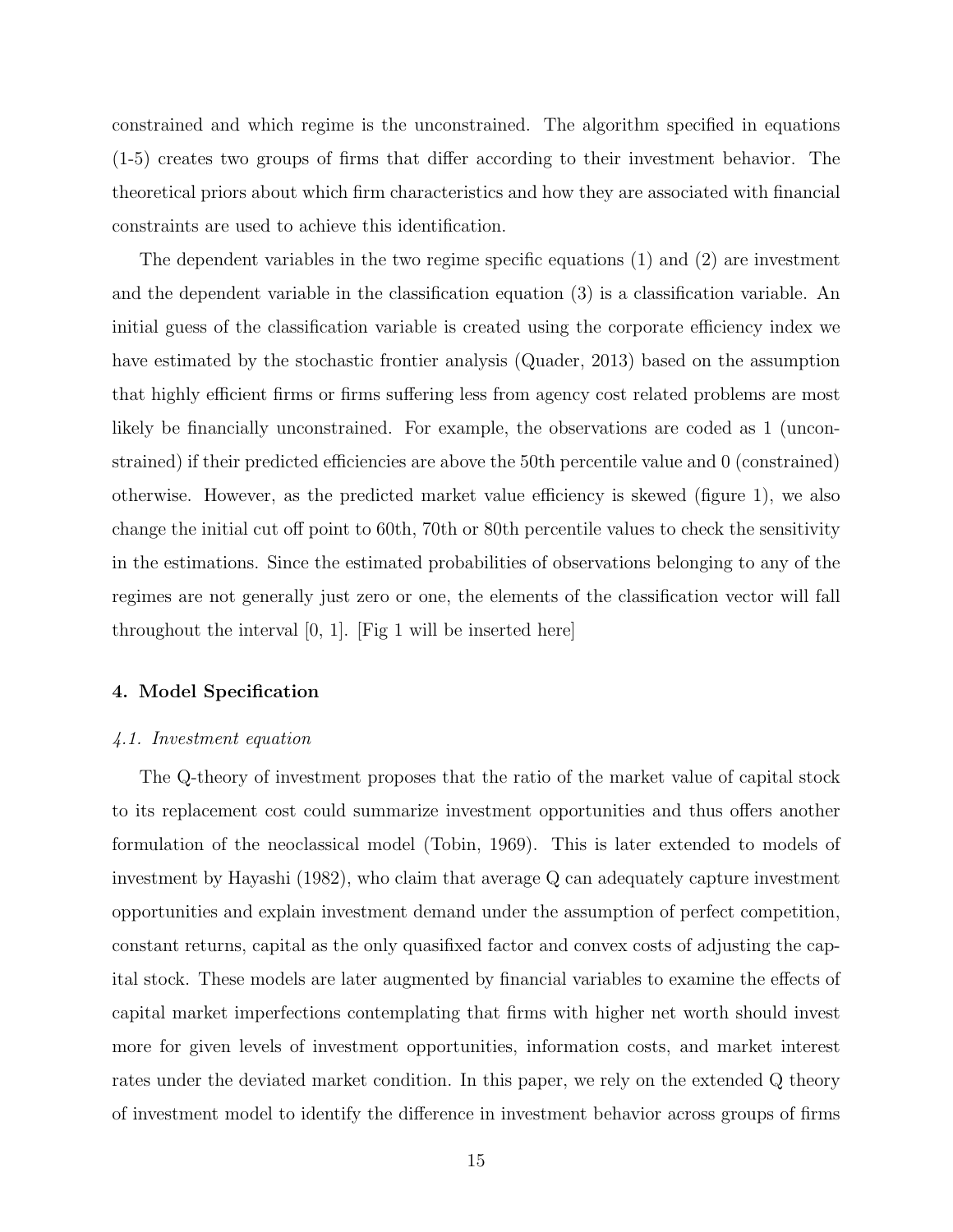in our switching regression framework. The variables that measure liquidity, predicted corporate efficiency, asset tangibility, interaction terms of efficiency and tangibility with cash flow are added to the basic reduced form equation of investment to form the  $X_{it}$  vector of equations 1 and 2. Rather than including firm dummies for each of the 1122 firms, we include sector dummies based on the assumption that firm characteristics will be similar within each of the 33 sectors classified by the FTSE/Dow Jones Industrial Classification Benchmark (ICB) codes. Year dummies are also included to capture year specific effects.

We estimate two different models in line with the existing literature and our propositions. As explained earlier, each of these models will have two identically specified investment equations and one different selection equation. In model 1, we include efficiency and its interaction term with cash flow in the investment equations to check the magnitude and direction of investment-cash flow sensitivity and its changing pattern with corporate efficiency across endogenously classified group of firms.

$$
I_{it} = \beta_0 + \beta_1 Cash \ flow_{it} + \beta_2 (Cash \ flow \times Efficiency)_{it} + \beta_3 Fin. \ slack_{it}
$$

$$
+ \beta_4 Tobin's \ Q_{it} + \beta_5Efficiency_{it} + f_i + \tau_t + \nu_{it}
$$
 $(7)$ 

In **model 2**, we additionally include asset tangibility and its interaction with cash flow in the investment equations in a similar attempt to check the changing pattern of investment cash flow sensitivity with tangibility following Almeida and Campello (2007).

$$
I_{it} = \beta_0 + \beta_1 Cash \ flow_{it} + \beta_2 (Cash \ flow \times Effect \ force_{it})_{it} + \beta_3 (Cash \ flow \times Tang)_{it}
$$

$$
+ \beta_4 Fin. \ slack_{it} + \beta_5 Tobin's \ Q_{it} + \beta_6Efficiency_{it} + \beta_7 Tang_{it} + f_i + \tau_t + \nu_{it}
$$
(8)

Therefore, our interpretation does not depend only on a single comparison of the level of estimated cash flow coefficients between two groups of firms, but on multiple comparison of the coefficients of financial slack and two interaction terms as well.

#### 4.2. Selection equation

The selection equation places a firm year observation in one of the more or less financially constrained regimes and the likelihood is endogenously determined in each period by multiple firm characteristics that proxy for the severity of informational and agency problems. This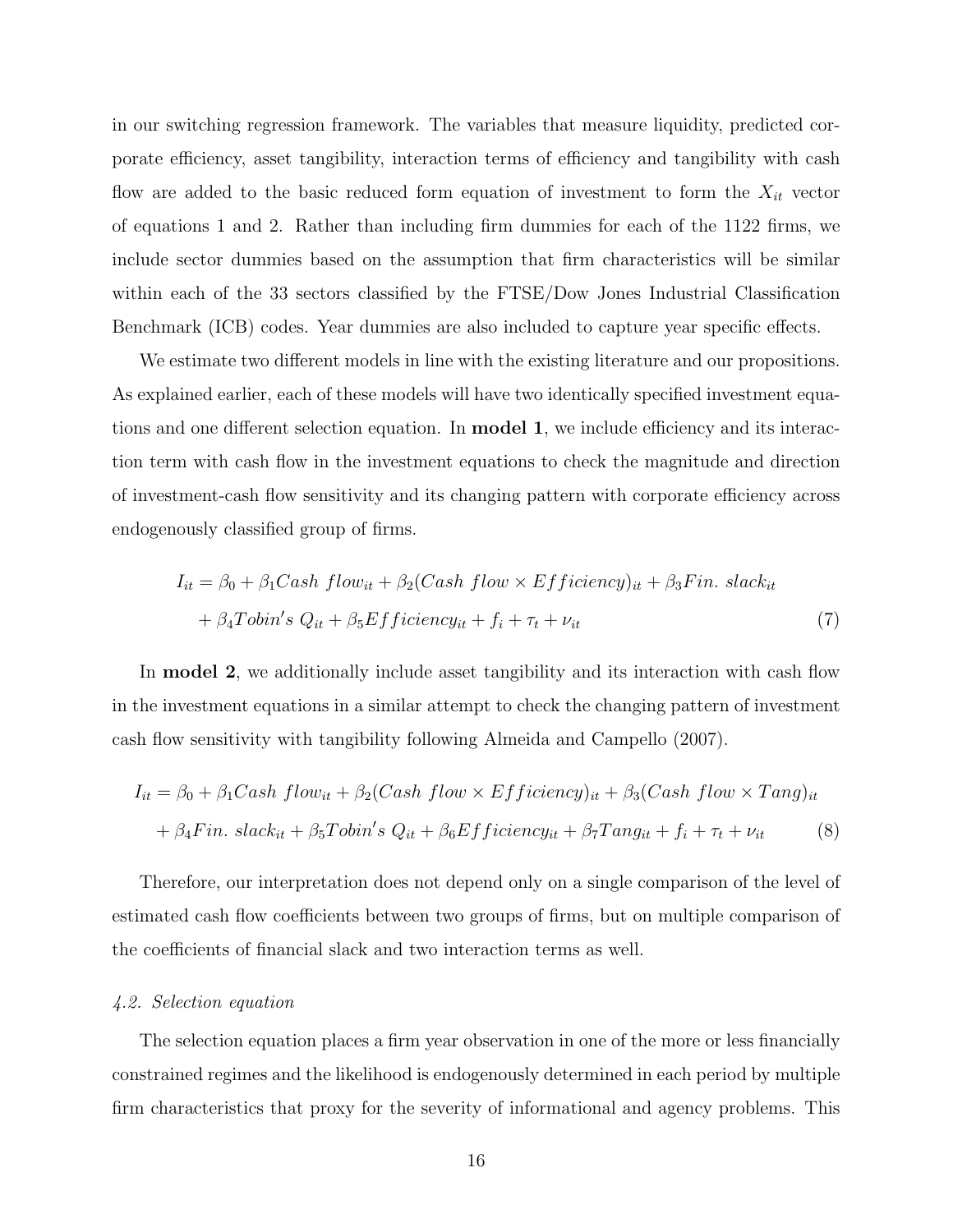equation also allows the assessment of the statistical and economic significance of a given factor, while controlling for the information contained in other variables. We include the traditional criteria such as firms' size, age, dividend payout ratio and a set of balance sheet variables as an indicator of financial strength to form our selection vector  $Z_{it}$  in equation 3. We also include our predicted corporate efficiency index and tangibility in the selection vector in order to check how a firm's credit status changes with these two variables. As the general macroeconomic conditions are the same for all firms in the economy or in a particular sector, their effects on the probability of facing any particular regime are expected to be same for all firms as well. Probably due to this same reason Hovakimian and Titman (2006) and Almeida and Campello (2007) do not include time and firm/industry dummies in their selection equations. We use the following selection equation in both model 1 and model 2 irrespective of the specification of the investment equation.

$$
y_{it}^* = \alpha_0 + \alpha_1 Size_{it} + \alpha_2 Age_{it} + \alpha_3 Dividend_{it} + \alpha_4 St. \text{ leverage}_{it} + \alpha_5 Lt. \text{ leverage}_{it}
$$

$$
+ \alpha_6 Tobin's \text{ } Q_{it} + \alpha_7Fin. \text{ } slack_{it} + \alpha_8Int.cov.ratio_{it} + \alpha_9Efficiency_{it} + \alpha_{10} Tang_{it} + \epsilon_{it}
$$
\n
$$
(9)
$$

#### 5. Data

We have collected data from the Worldscope Database currently owned by Thomson Reuters which describes the database as the financial industry's premier resource of most comprehensive and accurate financial data on public companies resided outside of the United States of America.<sup>3</sup> We excluded all banks, life and non-life insurance, real estate, general financial, equity and non-equity investment instrument companies according to the FTSE/Dow Jones Industrial Classification Benchmark (ICB) codes which are adopted by the database as its standard global classification tool codes as they follow different accounting practices. We also dropped all the observations with unexpected signs, like negative revenue, assets or investment and all the other observations with missing values for the required variables. Then we deleted all the firms with less than three consecutive years of

<sup>3</sup>The data definitions and other information about the contents of the Worldscope database are contained in http://extranet.datastream.com/Data/Worldscope/index.htm.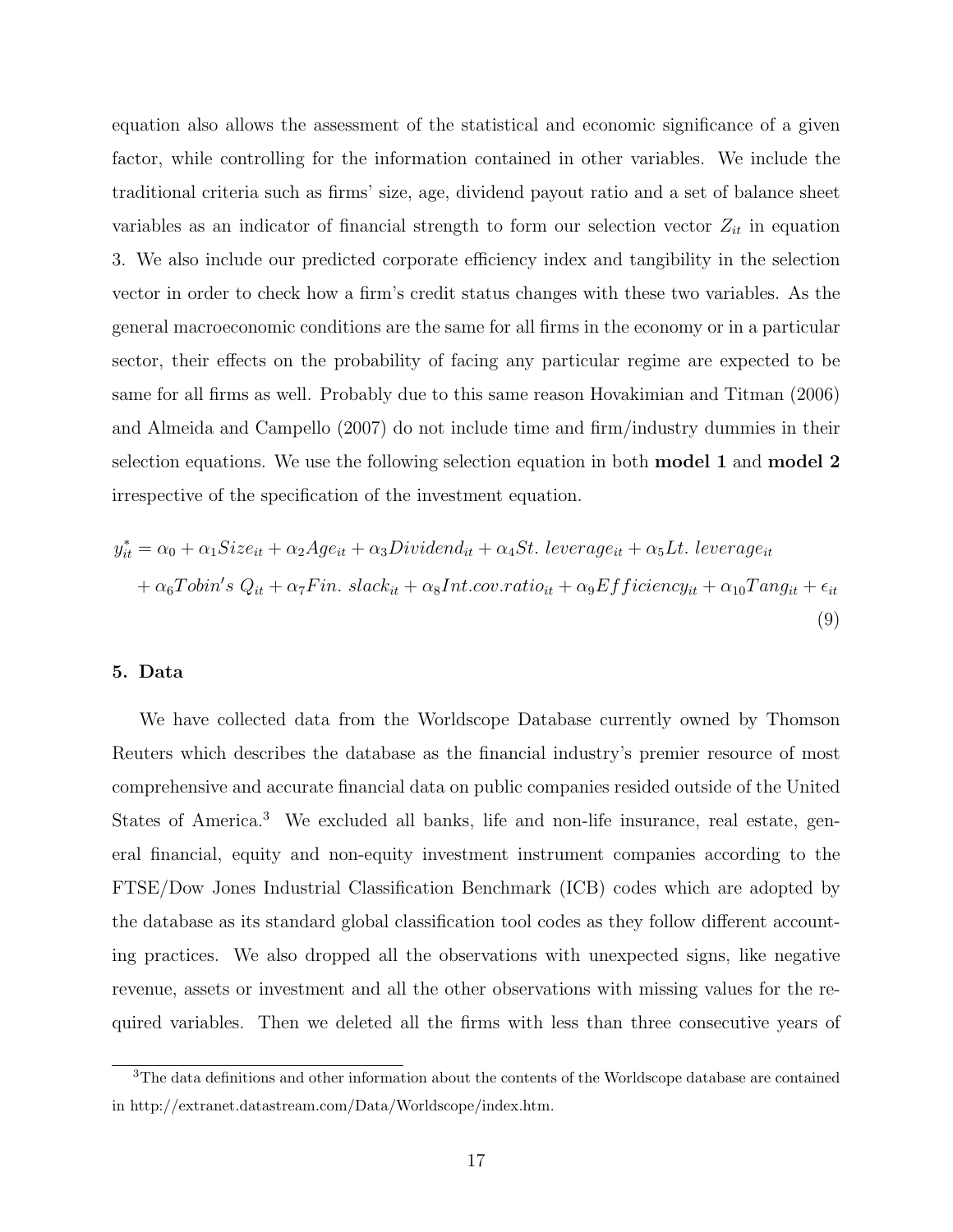observations for any of the required variables. Some firms operating for relatively longer period still have gaps in their panels, but have multiple three consecutive observations in them. Finally, the dataset we use in our estimations is an unbalanced panel of 1122 firms from thirty three different sectors with a minimum of three to a maximum of twenty nine consecutive years of observations and a total of 13183 firm-years. As we allow both entry and exit of firms over time, our estimations using this unbalanced panel data are expected to be free from any potential selection and survivor bias. All required financial variables are deflated with the GDP deflator and all regression variables are winsored at the 1% and 99% level to omit extreme outliers. The latter rule is expected to eliminate observations reflecting very large mergers, extraordinary firm shocks, coding or severe measurement errors and is applied as a common procedure in the contemporary finance literature, e.g., Hovakimian and Titman (2006). Table 1 reports means and distributional information for all the regression variables we use in this paper. [Table 1 will be inserted here]

Cash flow representing the flow measure of internal liquidity has a mean value of 3.88%, but there are 21% firm year observations with negative cash flows. On the contrary, the stock measure of internal liquidity has mean value of 15.79%. This stock measure doesn't have any negative observations, but there are firms with no such short term investment. Recent literature suggests eliminating firm years with Tobin's Q in excess of 10 as an attempt to tackle the measurement error problem of investment opportunities (Almeida and Campello, 2007). As the maximum of 12.69 for Tobin's Q in our data is close to the suggested cut-off point, this is expected to minimize the probable measurement problem to some extent. The sample contains unlevered firms as well as highly levered firms if we consider any of the short term or long term debt positions. An average firm is seen to be more dependent on long term debt with mean value of 10.43% compared to 6.21% of the short term debt. This divergence between the two sources of external financing is consistent throughout the sample. The flow measure of indebtness, interest coverage ratio has a mean value of 8.38% and supports the dependency of an average firm on external debt as well. The level of investment of an average firm is 27.88% with a median value of 20.45%. And finally an average firm in our sample is 74.5% efficient compared to its best performing peers, predicted from our market value frontier.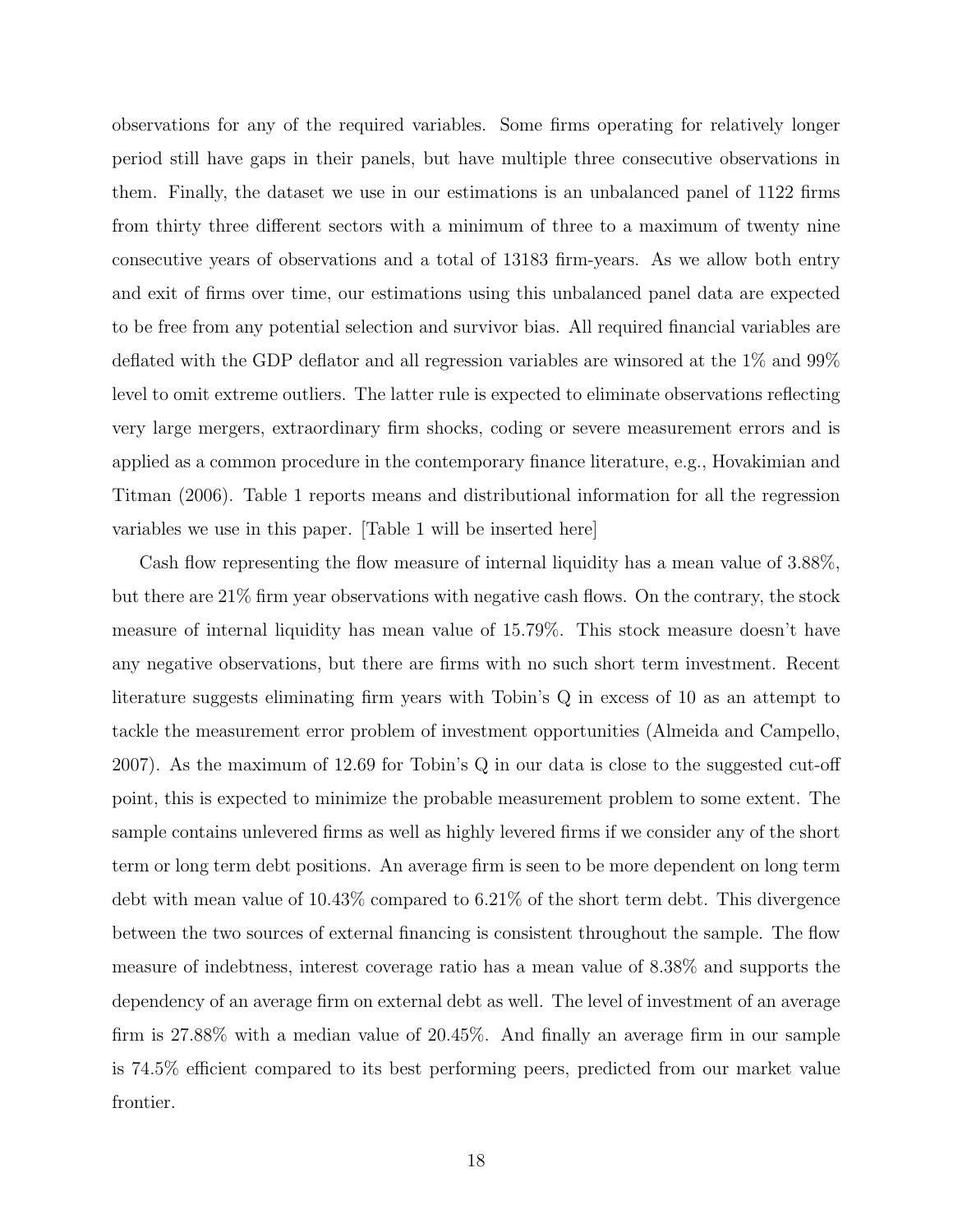#### 6. Empirical results

#### 6.1. Effect of efficiency on investment cash flow sensitivity

Model 1 in table 2 gives the maximum likelihood estimation results of our first switching regression model (equations 7 and 9). As explained earlier, the results are composed of three parts. The selection equation presented in table 2.a which determines a firm's likelihood of being in a constrained or unconstrained regime and two separate investment equations for constrained and unconstrained groups presented in table 2.b which demonstrates how firm investment behavior differs across the two groups. A positive coefficient of any selection variable indicates that firms with higher values of that particular variable are more likely to be in the unconstrained regime or a firm's likelihood of facing financially unconstrained regime is positively related with that selection variable. The relationship will be reversed for any selection variable having a negative coefficient. The reported p-values test the null hypothesis that a single investment regime is sufficient to describe the data as opposed to two regimes.

The results support the general consensus that larger, older and high dividend paying firms are more likely to be in the financially unconstrained regime as these firms are less susceptible to the effects of information asymmetries. The negative coefficient for Tobin's Q hints that firms may not be financially constrained when they do not have better investment opportunities. The negative coefficient for financial slack is also as expected since financially constrained firms have an incentive to hold short term liquid assets. Our estimated coefficient for this variable has a positive sign, but is statistically insignificant. Tangible asset's positive effect on firm's credibility to external financiers is also supported by our findings. All the above explanations and subsequent findings are in line with those given in Hu and Schiantarelli (1998), Hovakimian and Titman (2006) and Almeida and Campello (2007). Our two stock measures of indebtedness, short term and long term leverage and also the corresponding flow measure, and the interest coverage ratio have positive and statistically significant coefficients. These results indicate that firms with a high level of external debt are associated with a lack of financial constraints or are less dependent on internally generated funds probably due to their high debt capacity or reduced agency cost problems. In other words, these firms may find it easier to convince lenders to provide them with external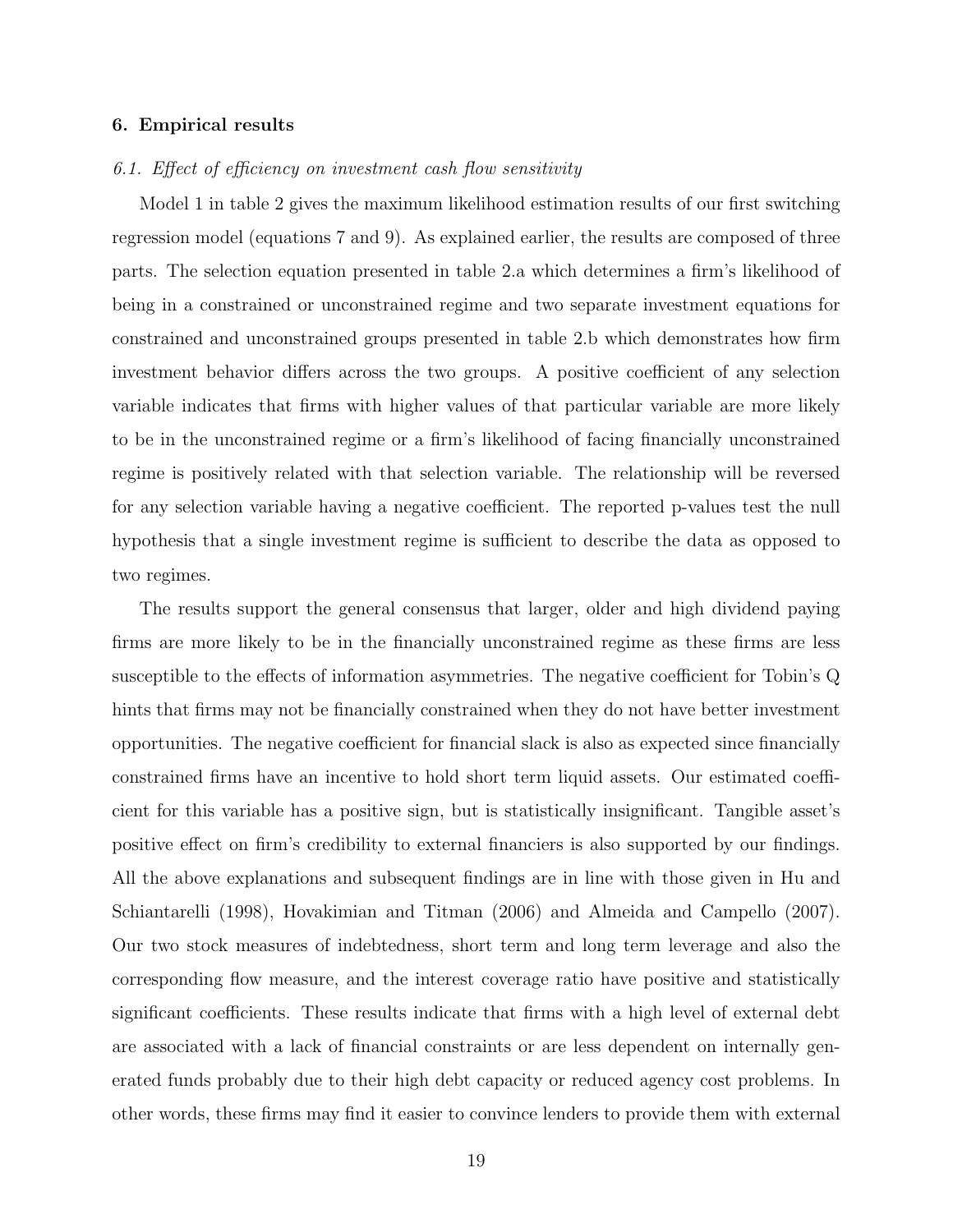credit on the strength of their collaterizable assets and proven track record. Hovakimian and Titman (2006) provide similar intuition for their sample firms in the decade of 1990-91. According to our hypothesis and the theoretical background behind predicted corporate efficiency, a firm's efficiency has a significant effect on the credit status of the firm. The more efficient a particular firm is or the less severe the agency cost problems, the lower is the firm's probability of facing constrained financial status.

Table 2.b represents the results of the regime specific investment equations estimated simultaneously with the selection equation. The investment equations are estimated with sector and year dummies and clustering by company ID to correct the standard errors. The results reveal that the investment behavior is significantly different between the constrained and unconstrained regimes. The coefficients of Tobin's Q are positive in the two regimes as firms having better investment opportunities are expected to invest more. Investment is positively and significantly related to cash flow and the stock of cash in both the regimes, but as expected the magnitudes of the estimated coefficients for these two variables are larger in the constrained regime than those in the unconstrained regime. This clearly implies that financially constrained firms' investment is more sensitive to internal liquidity due to the difficultly of easily switching between internal and external finance. Most interestingly, investment cash flow sensitivity for financially constrained firms is found to be decreasing with corporate efficiency as opposed to increasing in the unconstrained regime. Such contrasting behavior between the two groups of firms may be explicated by the cost and revenue effect suggested by Cleary et al. (2007). This along with the perceived effect of efficiency on firms' credit status suggest important implication. [Table 2 will be inserted here]

Firms are financially constrained at low level of efficiency, but their investment becomes less and less sensitive to the availability of internal funds as their level of corporate efficiency increases. Higher efficiency makes the agency conflict less severe and enables the firms' managers to take optimal financing and investment decisions, potentially earning higher revenue for these firms. This may switch on the "revenue effect" as higher revenue is expected to lower the firms' default risk subsequently. Therefore, the hindrance to constrained firms' access to external financing source may become less acute with improvement in their efficiency making them less intensely dependent on internally generated funds. This is consistent with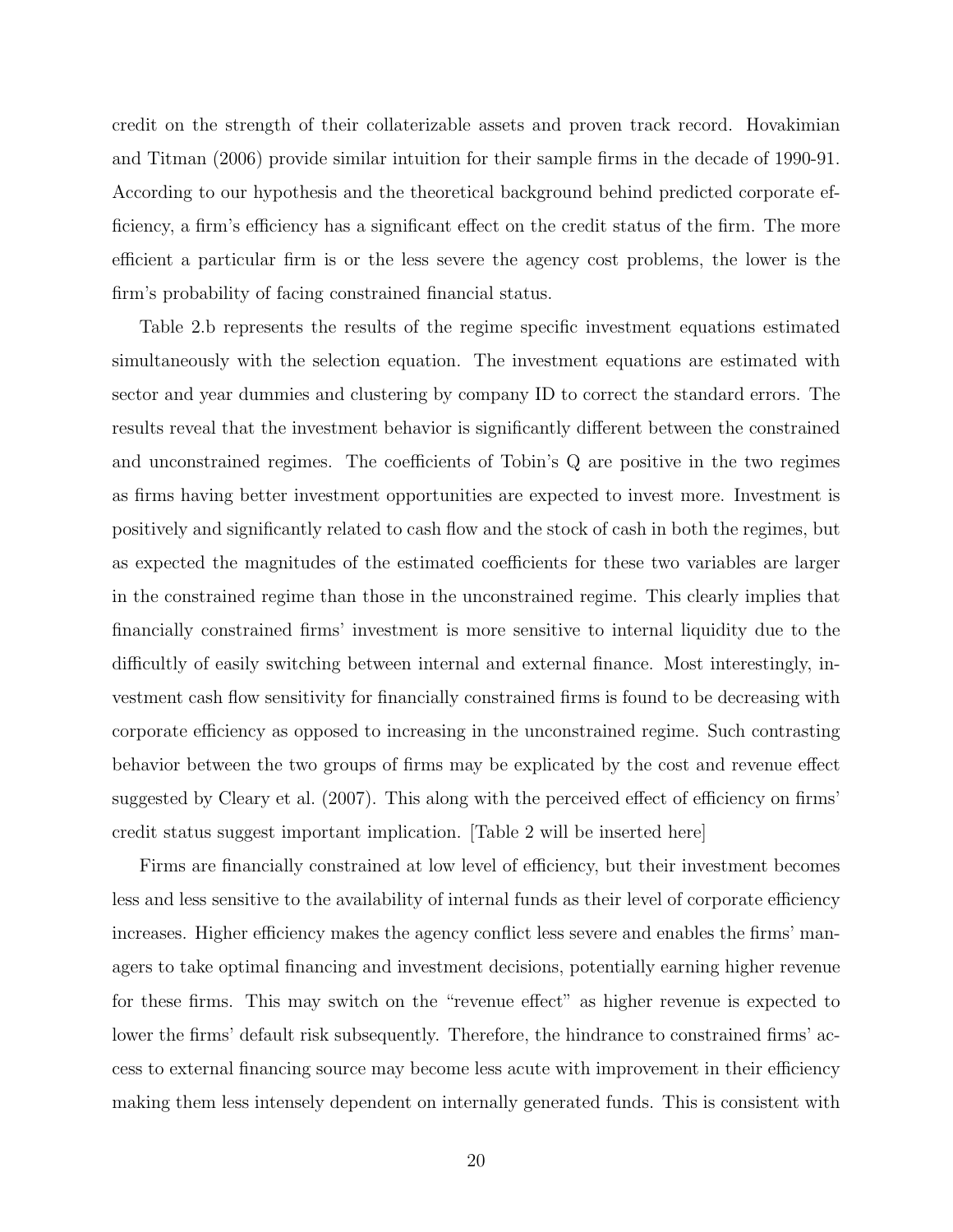the findings of Agca and Mozumdar  $(2008)$ , Attig et al.  $(2012)$  and Bond and Söderbom (2013). Once these firms' efficiency reaches a certain standard, they may become financially unconstrained. These unconstrained firms may have high levels of internal funds, but this may still be insufficient to finance all of their investment requirements. This may require higher borrowing, higher repayment costs and consequently bring in a higher risk of default. This "cost effect" may be responsible for their investment becoming increasingly sensitive to cash flow as efficiency increases further. However, we should not be concerned about this positive effect of efficiency on their investment cash flow sensitivity considering that they are not likely to be financially constrained, either internally or externally and they are likely to have the privilege to choose the right mix of internal and external financing.

Overall, our findings indicate a non monotonic effect of corporate efficiency on cash flow sensitivities. At lower level of efficiency, firms are financially constrained and their investment cash flow sensitivity decreases with efficiency. When efficiency reaches a certain threshold, the firms switch from constrained to unconstrained status and their investment cash flow sensitivity starts to increase with efficiency. This is in line with our prediction that the financial constraint status may be endogenously related to the corporate efficiency of the firms. To be specific, the relationship between investment cash flow sensitivity and corporate efficiency may be U shaped as shown in figure 2. The level of efficiency where the status changes from constrained to unconstrained can not be observed, but as explained earlier, our main interest lies on the left part of the figure where efficiency drives down the comparatively high investment cash flow sensitivity for the financially constrained firms and eventually makes them financially unconstrained. Similar to the findings of Agca and Mozumdar (2008), our results support the idea that higher sensitivity of investments to cash flow for the financially constrained firms shouldn't be decreasing with improvement in efficiency if that is solely generated because of the measurement error issue. This implies that cash flow may still claim its role in seizing the effects of capital market imperfections, at least for the financially constrained firms. [Fig 2 will be inserted here]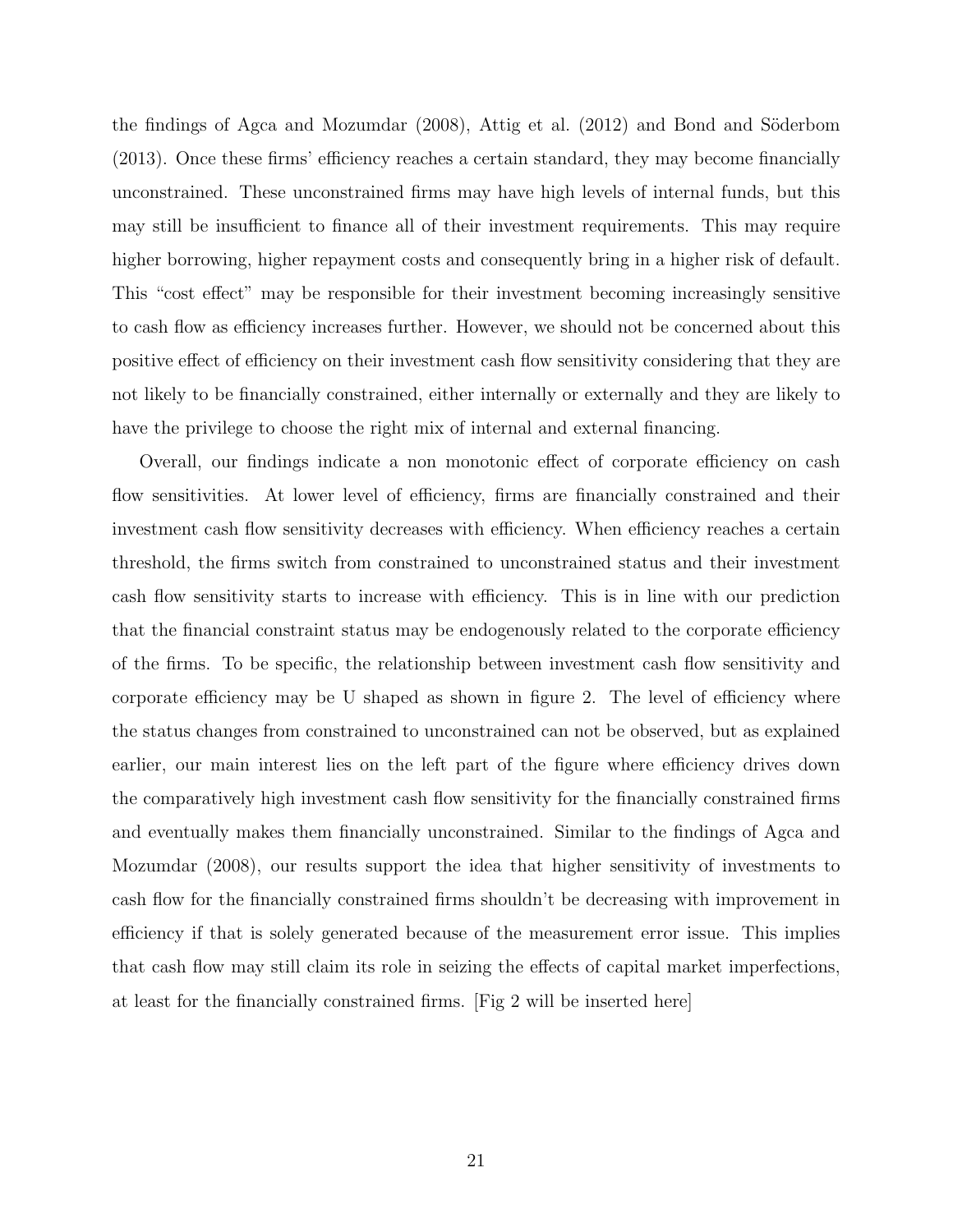#### 6.2. Credit multiplier effect

Model 2 of table 2 gives the maximum likelihood estimation results of our second switching regression model (equation 8 along with equation 9). Results of the selection equation of model 2 in table 2.a are almost identical to that of model 1. Firms that are larger, older, have lower market-to-book ratio, have lower financial slack, pay high dividends, more efficient and have more tangible assets are more likely to operate in the unconstrained regime. Highly levered firms' possibility of facing unconstrained credit status remains valid in this model as well. The findings of the two investment equations of our second model in table 2.b are also consistent with those of model 1. Firms operating in the constrained investment regime demonstrate higher sensitivity to our two measures of internal liquidity. The changing credit status of firms with efficiency is also present here. Most importantly, the constrained firms' investment cash flow sensitivity decreases with efficiency in this extended model specification as well. However, the increase in the investment cash flow sensitivity with efficiency for the unconstrained firms is not found statistically significant.

In this model, the additional variables included in the investment equations are tangibility and its interaction terms with cash flow following Almeida and Campello (2007)'s approach. Making use of the Kiyotaki and Moore (1997) credit multiplier model, they find that asset tangibility amplifies the effect of exogenous income shock on the investment spending of financially constrained firms only and raises their investment-cash flow sensitivity. According to them, these firms are better able to increase their collateral value by investing more in pledgable assets following a positive income shock which in turn allows them to raise more external financing, which in turn allows for more investment, and so on. However, at some point these firms become unconstrained and tangibility should no longer affect their investment-cash flow sensitivity. We find a positive and significant effect of tangibility on the investment cash flow sensitivity for both the groups. Not only that, our estimated coefficients suggest that the credit multiplier mechanism is stronger for the unconstrained firms in our sample who are also likely to have high tangible assets. It may be argued here that such positive relation between cash flow and external financing should be particularly strong for those firms with high tangible assets as new investment in more collateralizable assets may enhance their credit capacity more than what is observed for firms with less tangible assets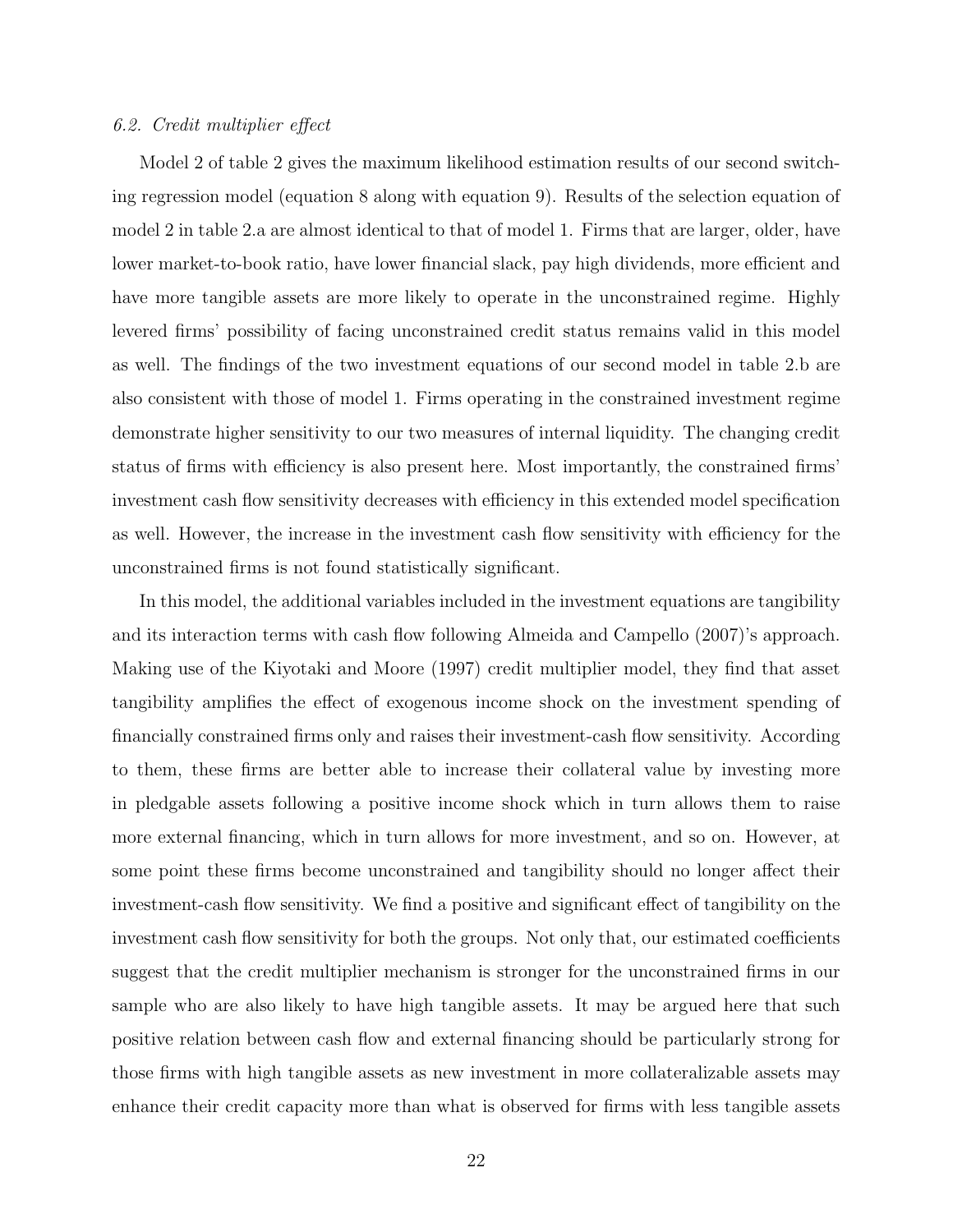(Almeida and Campello, 2010). Hence, our resulting relationship between tangibility and investment cash flow sensitivity is monotonic in contrast with the previous findings.

#### 6.3. Robustness check

We conduct a series of robustness check of our proposed hypothesis and results. Firstly, it could be a matter of concern to create the initial classification variable (dependent variable,  $y_{it}^*$ ) of our selection equation 9 using efficiency and at the same time including efficiency as an independent variable in the investment equation. In order to tackle this, we estimate both the models excluding efficiency from the  $Z_{it}$  vectors. The results reported in table 3 are found to be robust to this change in the model specification. Our suggested effect of efficiency on firm's credit status is still sustained by the evident non monotonic relationship between efficiency and investment cash flow sensitivity. [Table 3 will be inserted here]

Following Hu and Schiantarelli (1998), we also include the sales-to-capital ratio as an additional regressor in our investment equations to reduce the possible role of cash flow as a predictor of firm's future profit prospects and to capture possible effects of imperfect competition in the output market. We do the same for our two models and the results are reported in table 4. As expected, magnitude of the estimated cash flow coefficient declines for both the constrained and unconstrained regimes which may be due to the correlation between cash flow and sales. However, the pattern of the cash flow coefficients across the two regimes remains the same as in the models without sales. Investment continues to show higher sensitivity to our two internal liquidity measures for the constrained firms and also the variation of the investment cash flow sensitivity with efficiency and tangibility and their divergence between the two regimes persists. [Table 4 will be inserted here]

The models estimated so far include all contemporary variables, both in the selection and the investment equation. The variables like cash flow, financial slack, Tobin's Q in the investment equation may create endogeneity problems. To account for that, we reestimate the two models replacing the contemporary explanatory variables in the investment equation by their one year lagged values keeping variables in the selection equation same as before. In this case, the selection equation still determines whether the contemporary investment belongs to the constrained and unconstrained regime, but that contemporary investment is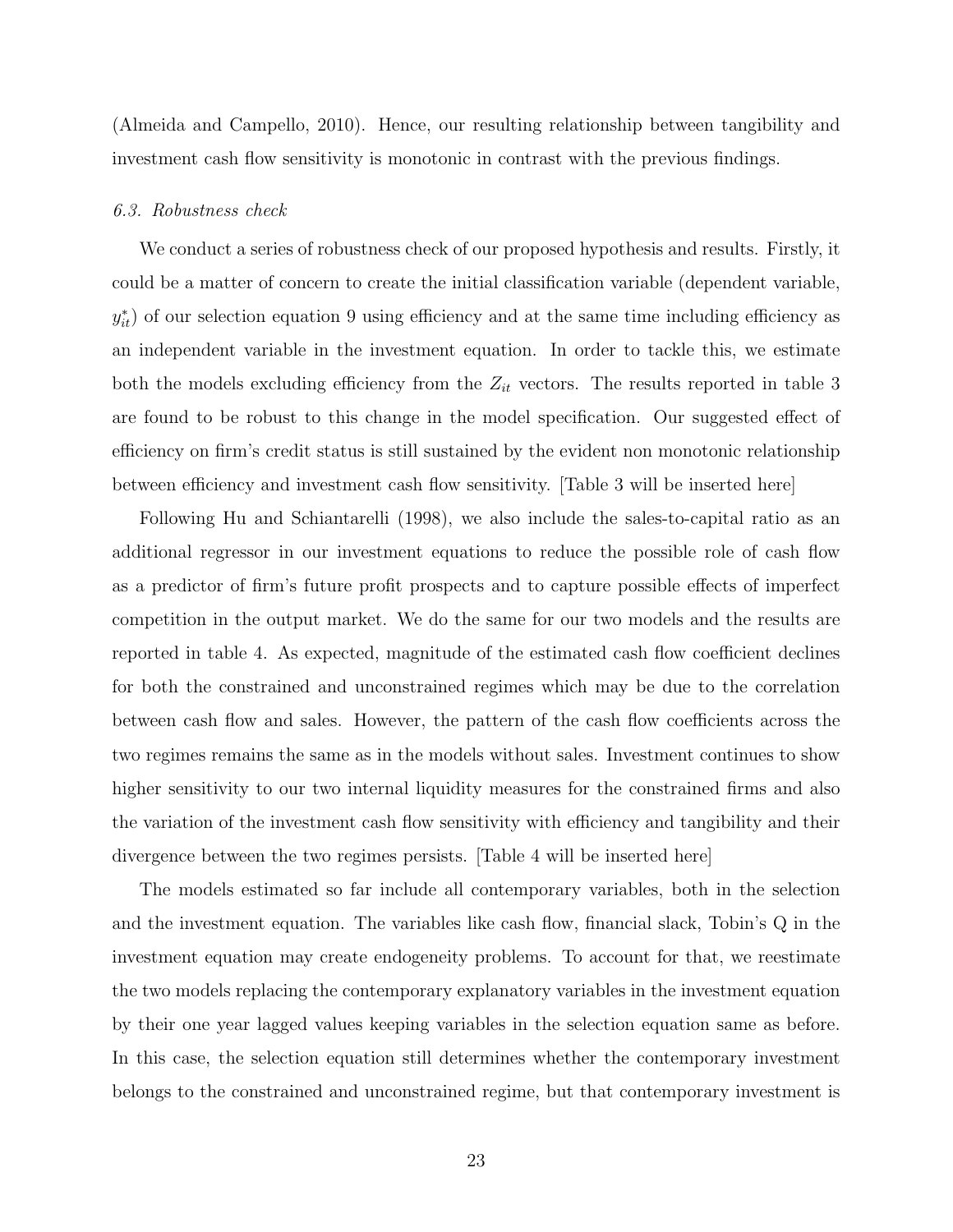now explained by one year lagged explanatory variables. The outcomes are reported in table 5 and assert the results already obtained. [Table 5 will be inserted here]

We have also experimented with an alternative initial guess required for the switching regression, specifically using either 60th, 70th or 80th percentile values as the initial cut-off points, but the results are not found to be sensitive to these changes at all. This confirms that the two regimes are indeed endogenously selected by the model, no matter how we create the initial exogenous classification.

#### 7. Conclusion

This paper provides a distinctive complement to the existing literature by suggesting new ways to study the impact of capital market imperfections on investment decisions of individual firms. In our effort to confront the major challenges in this line of studies, we have taken up the proposition that corporate efficiency can simultaneously affect a firm's financial constraint status and investment responsiveness to internal financing and have estimated endogenous switching regression models incorporating our predicted corporate efficiencies from the stochastic frontier analysis. Our endogenous and interchangeable firm classification results reveal that financially constrained firms are more likely to be smaller, younger, deficient in capturing better investment opportunity, reserve higher safety stock, pay low dividends, have less collaterizable assets, less external debt and most importantly, are inferior in terms of corporate efficiency. Turning to their investment behavior, they are comparatively more sensitive to the availability of both the stock and flow measure of internal liquidity pertaining to the idea of imperfect substitutability between internal and external financing source under market imperfections. The much controversial role of cash flow in detecting such imperfections is also given a critical resolution by the decreasing investment cash flow sensitivity with corporate efficiency for these firms. If the mismeasured investment opportunity solely drives the high investment cash flow sensitivity, then it shouldn't be decreasing with improvement of efficiency. Our direct measure of corporate efficiency as an inverse proxy of the extent of asymmetric information and agency conflict problems, thus plays a convincing role here. Our results also support the credit multiplier theory according to which the investment cash flow sensitivity increases with tangibility for both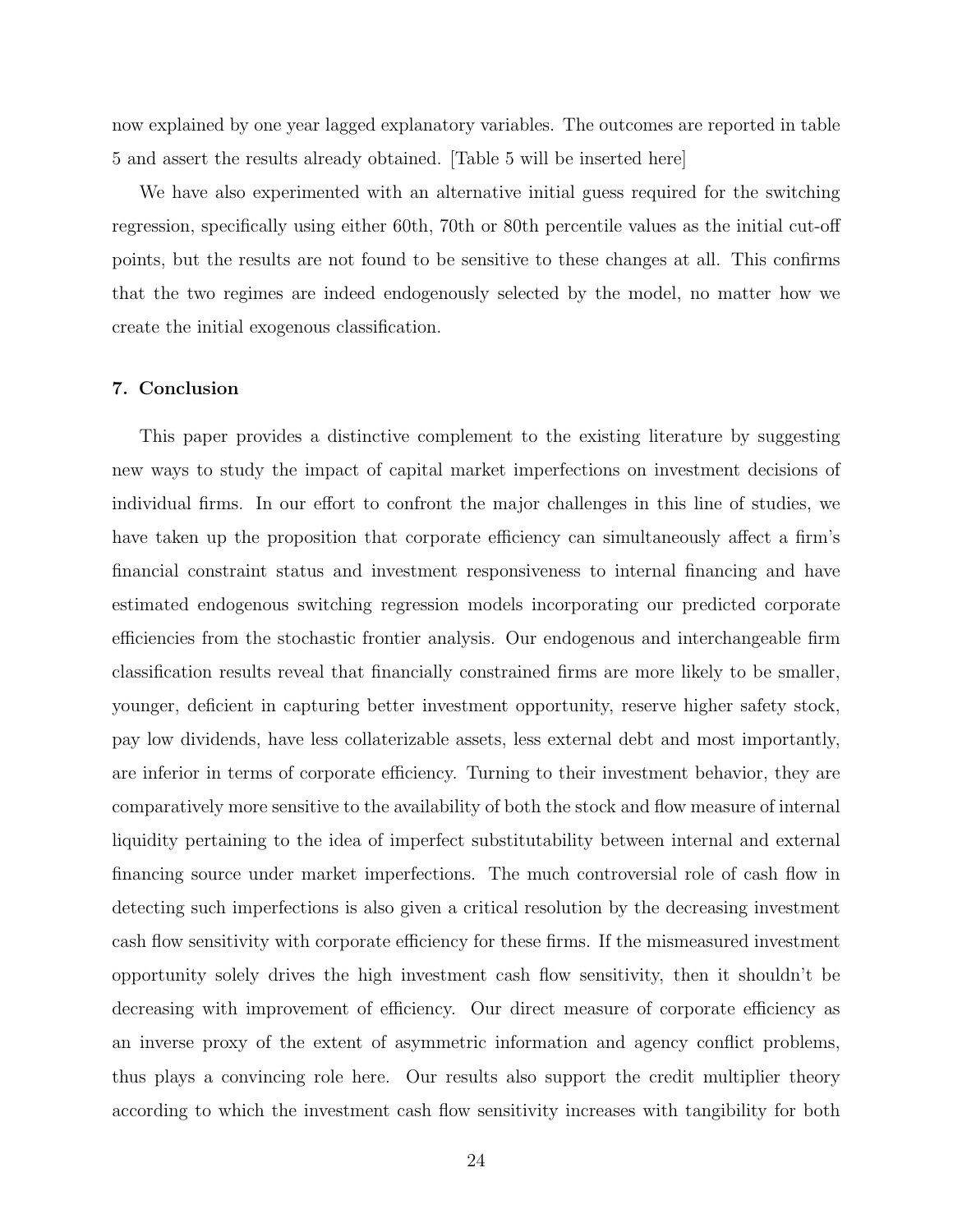the constrained and unconstrained firms. The important implications of our findings to managers and financiers is that, by improving corporate efficiency or in other words, by mitigating agency conflict, taking optimal operating, financing and investment decisions, borrowers can render signals to the outside investors about the actual status of the firm which will then determine the availability and accessibility of external finance for them. An implication of our findings for researchers is that, cross-sectional variation in the investment sensitivity to internal finance may still be interpreted as a consequence of capital market imperfections. We are also aware of some possible limitations of the empirical results we have presented in this paper. Cash flow, financial slack and Tobin's Q in an investment equation can be endogenous and we have checked the robustness of our results by including these variables as one period lagged form. Even though our results suggest that the sensitivity of investment to the availability of internal funds is not solely driven by measurement error in investment opportunity, we are not claiming that Tobin's Q, as our proxy for such is free from measurement error. Usually, an instrumental variable technique or error correction models are suggested for tackling these problems, but none of those could be incorporated within the switching regression framework. For the same reason, we have not estimated our investment equation in a dynamic form. However, we believe that the advantages of the switching regression model outweigh these disadvantages.

#### References

- Adelegan, O., Ariyo, A., 2008. Capital market imperfections and corporate investment behavior: A switching regression approach using panel data for Nigerian manufacturing firms. Journal of Money, Investment and Banking 2, 16–38.
- Agca, S., Mozumdar, A., 2008. The impact of capital market imperfections on investmentcash flow sensitivity. Journal of Banking and Finance 32 (2), 207–216.
- Aggarwal, R., Zong, S., 2006. The cash flow-investment relationship: International evidence of limited access to external finance. Journal of Multinational Financial Management 16 (1), 89–104.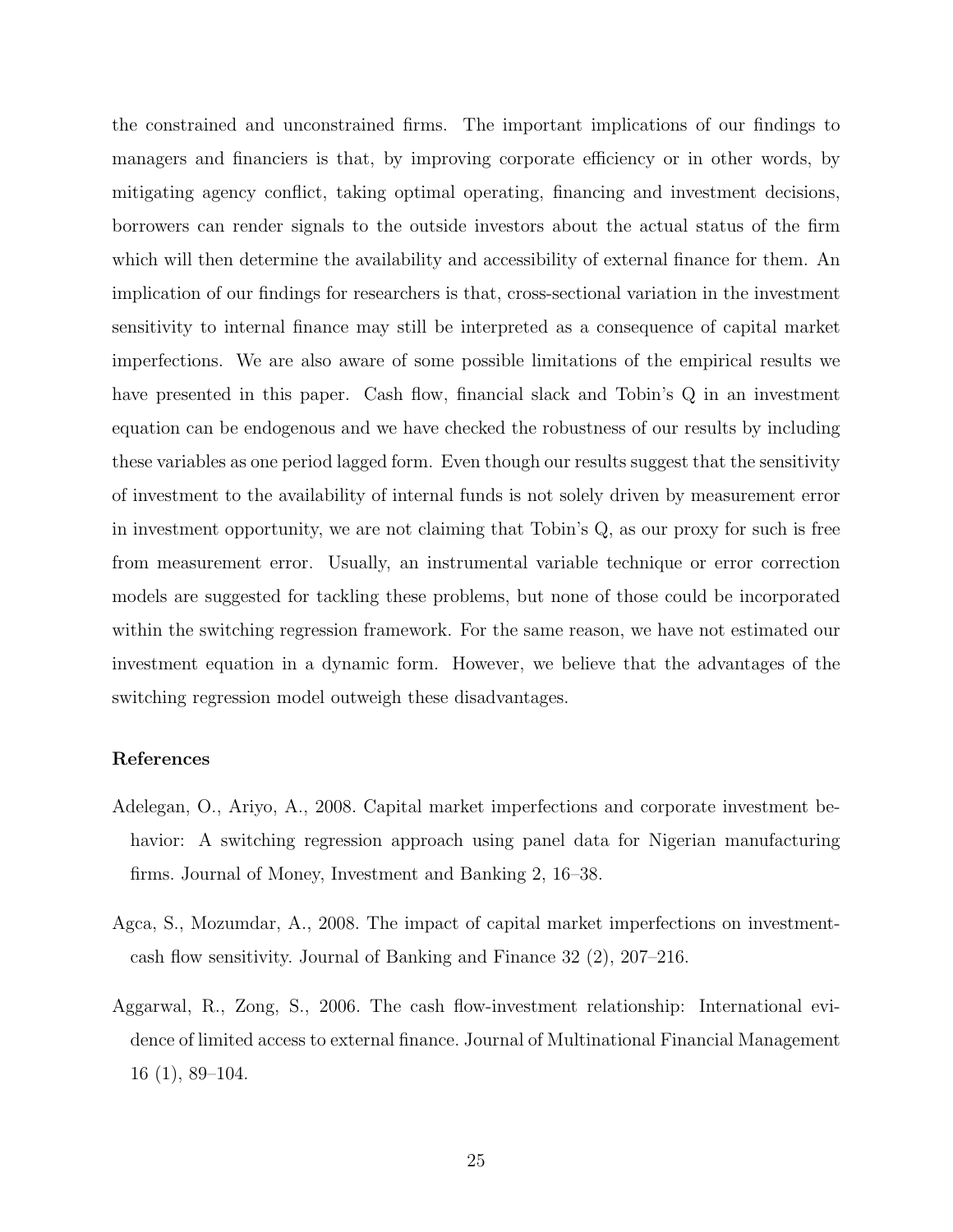- Allayannis, G., Mozumdar, A., 2004. The impact of negative cash flow and influential observations on investment-cash flow sensitivity estimates. Journal of Banking and Finance 28 (5), 901–930.
- Almeida, H., Campello, M., 2007. Financial constraints, asset tangibility, and corporate investment. Review of Financial Studies 20 (5), 1429–1460.
- Almeida, H., Campello, M., 2010. Financing frictions and the substitution between internal and external funds. Journal of Financial and Quantitative Analysis 45 (03), 589–622.
- Alti, A., 2003. How sensitive is investment to cash flow when financing is frictionless? The Journal of Finance 58 (2), 707–722.
- Ascioglu, A., Hegde, S. P., McDermott, J. B., 2008. Information asymmetry and investmentcash flow sensitivity. Journal of Banking and Finance 32 (6), 1036–1048.
- Attig, N., Cleary, S., El Ghoul, S., Guedhami, O., 2012. Institutional investment horizon and investment–cash flow sensitivity. Journal of Banking & Finance 36 (4), 1164–1180.
- Audretsch, D. B., Elston, J. A., 2002. Does firm size matter? Evidence on the impact of liquidity constraints on firm investment behavior in Germany. International Journal of Industrial Organization 20 (1), 1–17.
- Bernanke, B., Gertler, M., 1989. Agency costs, net worth, and business fluctuations. The American Economic Review 79 (1), 14–31.
- Bond, S., Cummins, J., 2001. Noisy share prices and the Q model of investment. Working paper 01/22, Institute of Fiscal Studies.
- Bond, S., Elston, J. A., Mairesse, J., Mulkay, B., 2003. Financial factors and investment in Belgium, France, Germany, and the United Kingdom: A comparison using company panel data. The Review of Economics and Statistics 85 (1), 153–165.
- Bond, S., Klemm, A., Newton-Smith, R., Syed, M., Vlieghe, G., 2004. The roles of expected profitability, tobin's q and cash flow in econometric models of company investment. Working paper 222, Bank of England.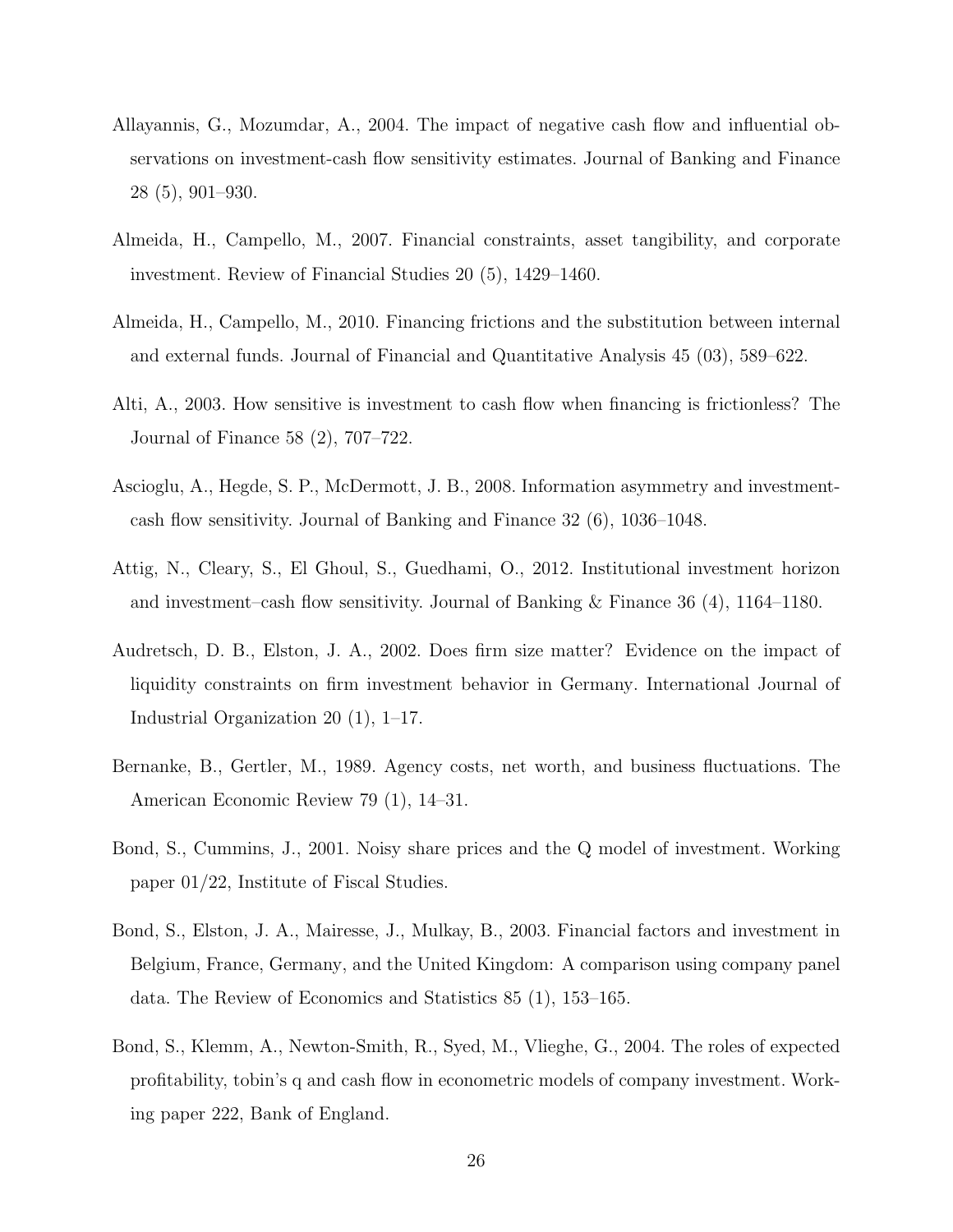- Bond, S., Meghir, C., 1994. Dynamic investment models and the firm's financial policy. The Review of Economic Studies, 197–222.
- Bond, S., Van Reenen, J., 2007. Microeconometric models of investment and employment. In: Heckman, J. J., Leamer, E. (Eds.), Handbook of econometrics. Vol. 6A. Elsevier, North Holland, Amsterdam, pp. 4417–4498.
- Bond, S. R., Söderbom, M., 2013. Conditional investment–cash flow sensitivities and financing constraints. Journal of the European Economic Association 11 (1), 112–136.
- Calomiris, C. W., Himmelberg, C. P., Wachtel, P., 1995. Commercial paper, corporate finance, and the business cycle: A microeconomic perspective. Carnegie-Rochester Conference Series on Public Policy 42, 203–250.
- Calomiris, C. W., Hubbard, R. G., 1990. Firm heterogeneity, internal finance, and "credit rationing'. The Economic Journal 100 (399), 90–104.
- Carpenter, R. E., Guariglia, A., 2008. Cash flow, investment, and investment opportunities: New tests using UK panel data. Journal of Banking and Finance 32 (9), 1894–1906.
- Chirinko, R. S., Schaller, H., 1996. Bubbles, fundamentals, and investment: A multiple equation testing strategy. Journal of Monetary Economics 38 (1), 47–76.
- Cleary, S., 1999. The relationship between firm investment and financial status. The Journal of Finance 54 (2), 673–692.
- Cleary, S., Povel, P., Raith, M., 2007. The U-shaped investment curve: Theory and evidence. The Journal of Financial and Quantitative Analysis 42 (1), 1–39.
- Cummins, J., Hassett, K., Oliner, S., 2006. Investment behavior, observable expectations, and internal funds. The American Economic Review 96 (3), 796–810.
- Devereux, M., Schiantarelli, F., 1990. Investment, financial factors, and cash flow: Evidence from UK panel data. In: Hubbard, R. (Ed.), Asymmetric Information, Corporate Finance and Investment. University of Chicago Press, Chicago, pp. 279–306.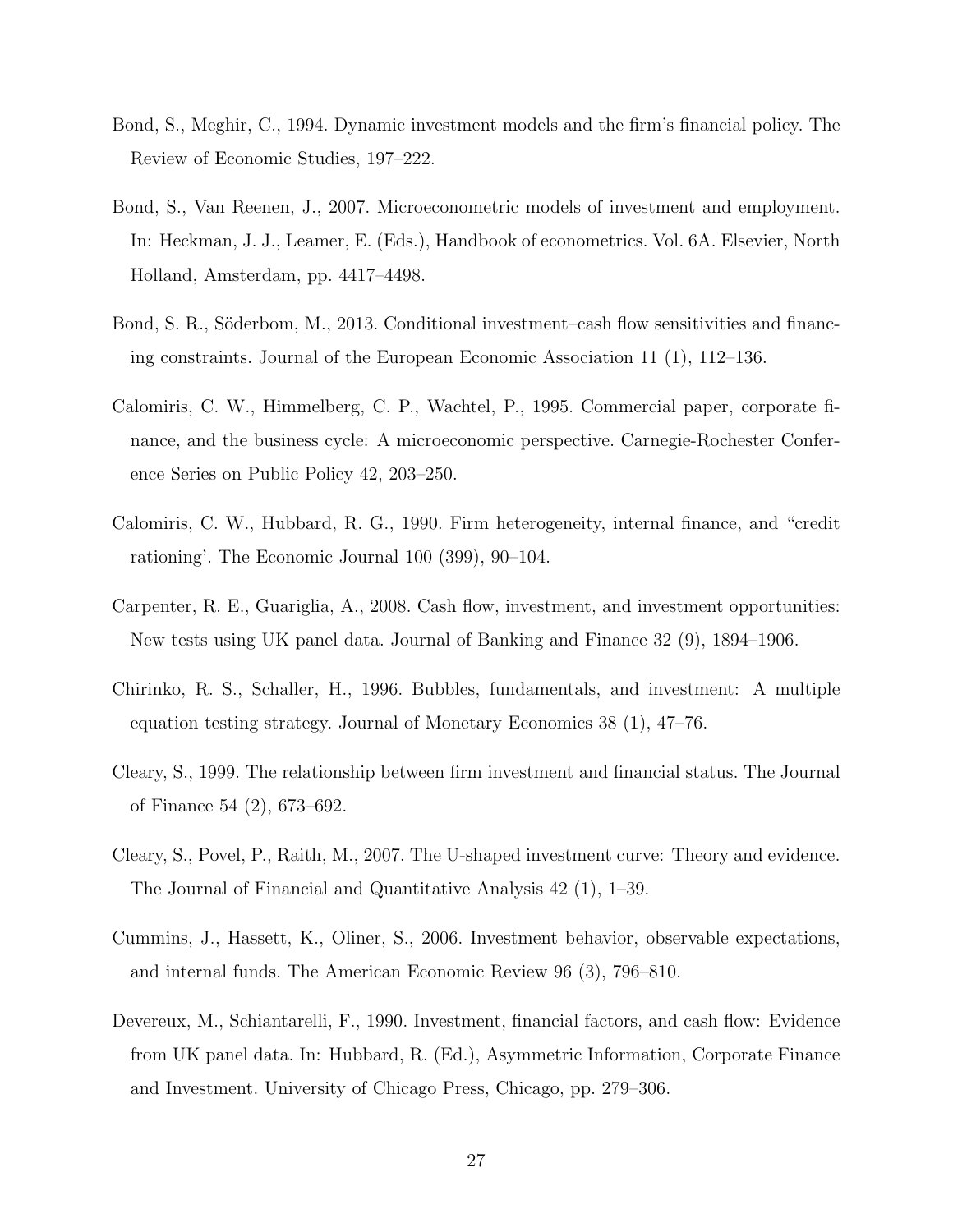- Erickson, T., Whited, T. M., 2000. Measurement error and the relationship between investment and "q". The Journal of Political Economy 108 (5), 1027–1057.
- Erickson, T., Whited, T. M., 2002. Two-step GMM estimation of the errors-in-variables model using high-order moments. Econometric Theory 18 (03), 776–799.
- Fazzari, S. M., Hubbard, R. G., Petersen, B. C., 2000. Investment-cash flow sensitivities are useful: A comment on Kaplan and Zingales. The Quarterly Journal of Economics 115 (2), 695–705.
- Fazzari, S. M., Hubbard, R. G., Petersen, B. C., Blinder, A. S., Poterba, J. M., 1988. Financing constraints and corporate investment. Brookings Papers on Economic Activity 1988 (1), 141–206.
- Gertler, M., 1992. Financial capacity and output fluctuations in an economy with multiperiod financial relationships. The Review of Economic Studies 59 (3), 455–472.
- Gertler, M., Gilchrist, S., 1994. Monetary policy, business cycles, and the behavior of small manufacturing firms. The Quarterly Journal of Economics 109 (2), 309–340.
- Gilchrist, S., Himmelberg, C. P., 1995. Evidence on the role of cash flow for investment. Journal of Monetary Economics 36 (3), 541–572.
- Gilchrist, S., Zakrajsek, E., 1995. The importance of credit for macroeconomic activity: Identification through heterogeneity. In: Is Bank lending Important for the Transmission of Monetary Policy. Federal Reserve Bank of Boston Conference Series. pp. 129–173. URL http://EconPapers.repec.org/RePEc:fip:fedbcp:y:1995:p:129-173:n:39
- Gomes, J. F., 2001. Financing investment. The American Economic Review 91 (5), 1263– 1285.
- Greenwald, B., Stiglitz, J., 1993. Financial market imperfections and business cycles. The Quarterly Journal of Economics 108 (1), 77.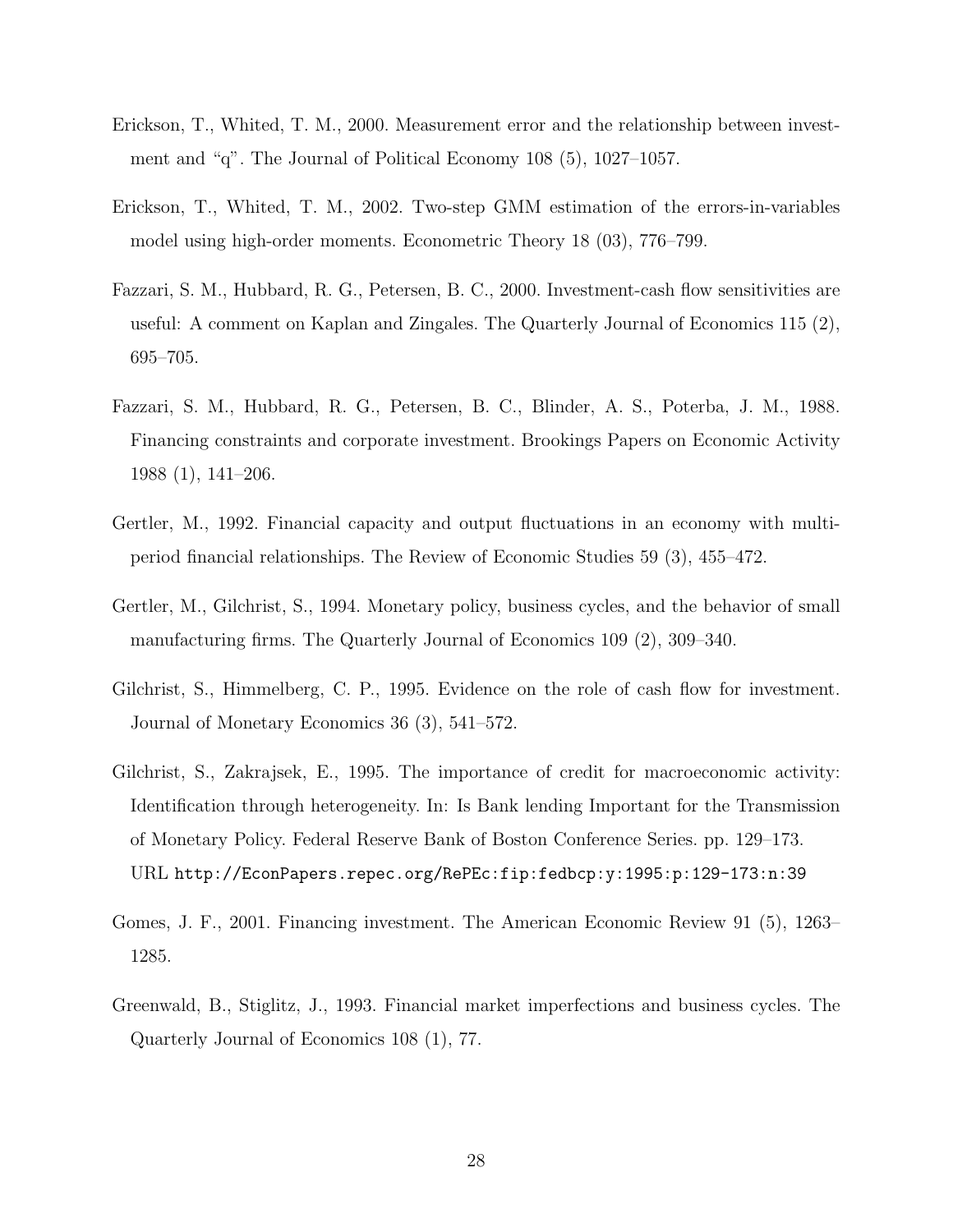- Guariglia, A., 2008. Internal financial constraints, external financial constraints, and investment choice: Evidence from a panel of UK firms. Journal of Banking and Finance 32 (9), 1795–1809.
- Habib, M. A., Ljungqvist, A., 2005. Firm value and managerial incentives: A stochastic frontier approach. The Journal of Business 78 (6), 2053–2093.
- Hadlock, C. J., Pierce, J. R., 2010. New evidence on measuring financial constraints: Moving beyond the KZ index. Review of Financial Studies 23 (5), 1909–1940.
- Hausman, J. A., Wise, D. A., 1977. Social experimentation, truncated distributions, and efficient estimation. Econometrica 45 (4), 919–938.
- Hayashi, F., 1982. Tobin's marginal q and average q: A neoclassical interpretation. Econometrica 50 (1), 213–224.
- Hobdari, B., Jones, D. C., Mygind, N., 2009. Capital investment and determinants of financial constraints in Estonia. Economic Systems 33 (4), 344–359.
- Hoshi, T., Kashyap, A., Scharfstein, D., 1991. Corporate structure, liquidity, and investment: Evidence from Japanese industrial groups. The Quarterly Journal of Economics 106 (1), 33–60.
- Hovakimian, G., Titman, S., 2006. Corporate investment with financial constraints: Sensitivity of investment to funds from voluntary asset sales. Journal of Money Credit and Banking 38 (2), 357–374.
- Hu, X., Schiantarelli, F., 1998. Investment and capital market imperfections: A switching regression approach using US firm panel data. The Review of Economics and Statistics 80 (3), 466–479.
- Hubbard, R. G., 1998. Capital-market imperfections and investment. Journal of Economic Literature 36 (1), 193–225.
- Hubbard, R. G., Kashyap, A. K., Whited, T. M., 1995. Internal finance and firm investment. Journal of Money, Credit and Banking 27 (3), 683–701.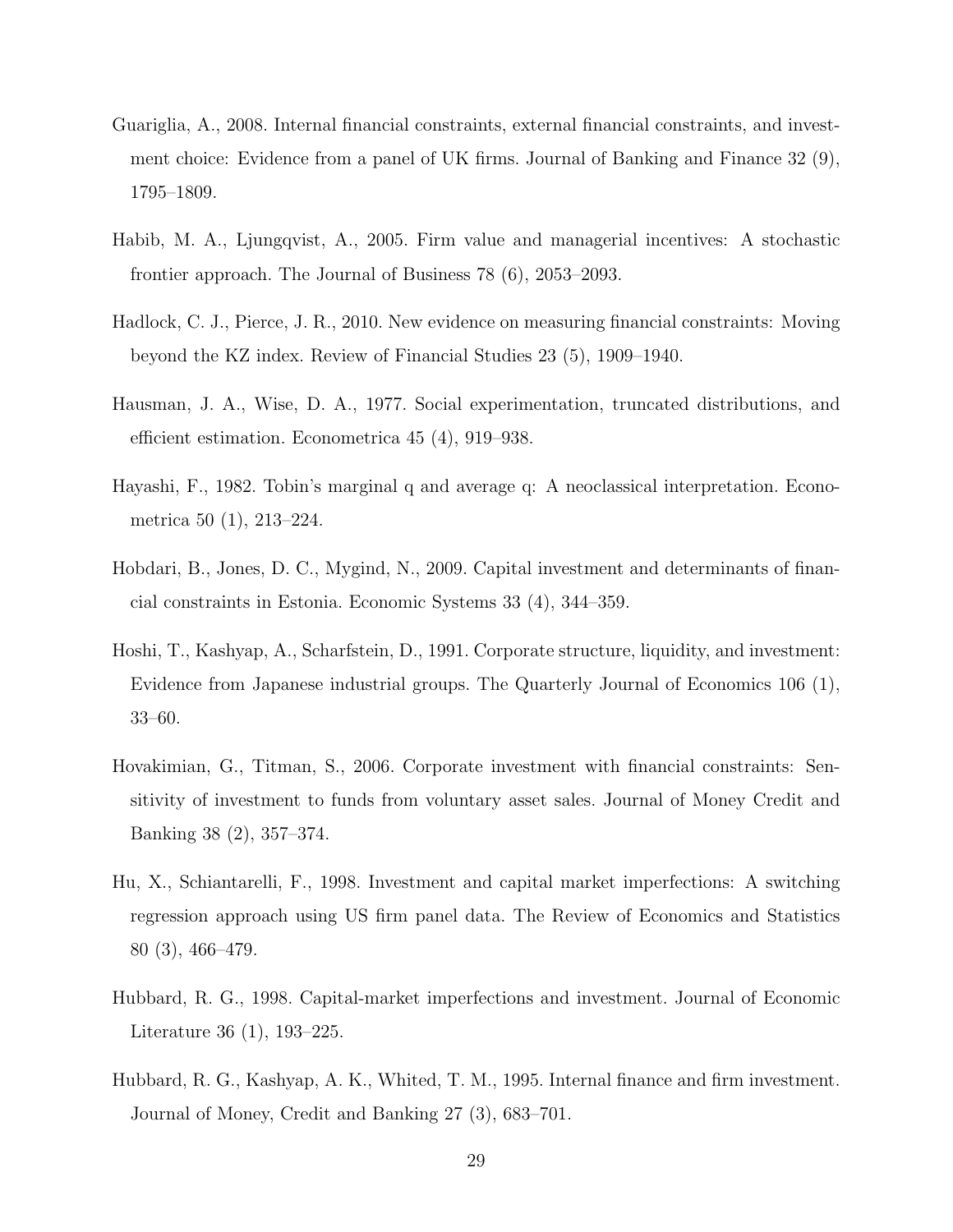- Kadapakkam, P. R., Kumar, P. C., Riddick, L. A., 1998. The impact of cash flows and firm size on investment: The international evidence. Journal of Banking and Finance 22 (3), 293–320.
- Kaplan, S. N., Zingales, L., 1997. Do investment-cash flow sensitivities provide useful measures of financing constraints? The Quarterly Journal of Economics 112 (1), 169–215.
- Kaplan, S. N., Zingales, L., 2000. Investment-cash flow sensitivities are not valid measures of financing constraints. The Quarterly Journal of Economics 115 (2), 707–712.
- Kiyotaki, N., Moore, J., 1997. Credit cycles. Journal of Political Economy 105 (2), 211–248.
- Lamont, O., Polk, C., Sa-Requejo, J., 2001. Financial constraints and stock returns. Review of Financial Studies 14 (2), 529–554.
- Lensink, R., Bo, H., Sterken, E., 2001. Investment, capital market imperfections, and uncertainty: Theory and empirical results. Edward Elgar Pub.
- Lyandres, E., 2007. Costly external financing, investment timing, and investment-cash flow sensitivity. Journal of Corporate Finance 13 (5), 959–980.
- Modigliani, F., Miller, M. H., 1958. The cost of capital, corporation finance and the theory of investment. The American Economic Review 48 (3), 261–297.
- Moyen, N., 2004. Investment-cash flow sensitivities: Constrained versus unconstrained firms. The Journal of Finance 59 (5), 2061–2092.
- Musso, P., Schiavo, S., 2008. The impact of financial constraints on firm survival and growth. Journal of Evolutionary Economics 18 (2), 135–149.
- Ng, S., Schaller, H., 1996. The risky spread, investment, and monetary policy transmission: Evidence on the role of asymmetric information. The Review of Economics and Statistics 78 (3), 375–383.
- Nguyen, G., Swanson, P., 2009. Firm characteristics, relative efficiency, and equity returns. Journal of Financial and Quantitative Analysis 44 (01), 213–236.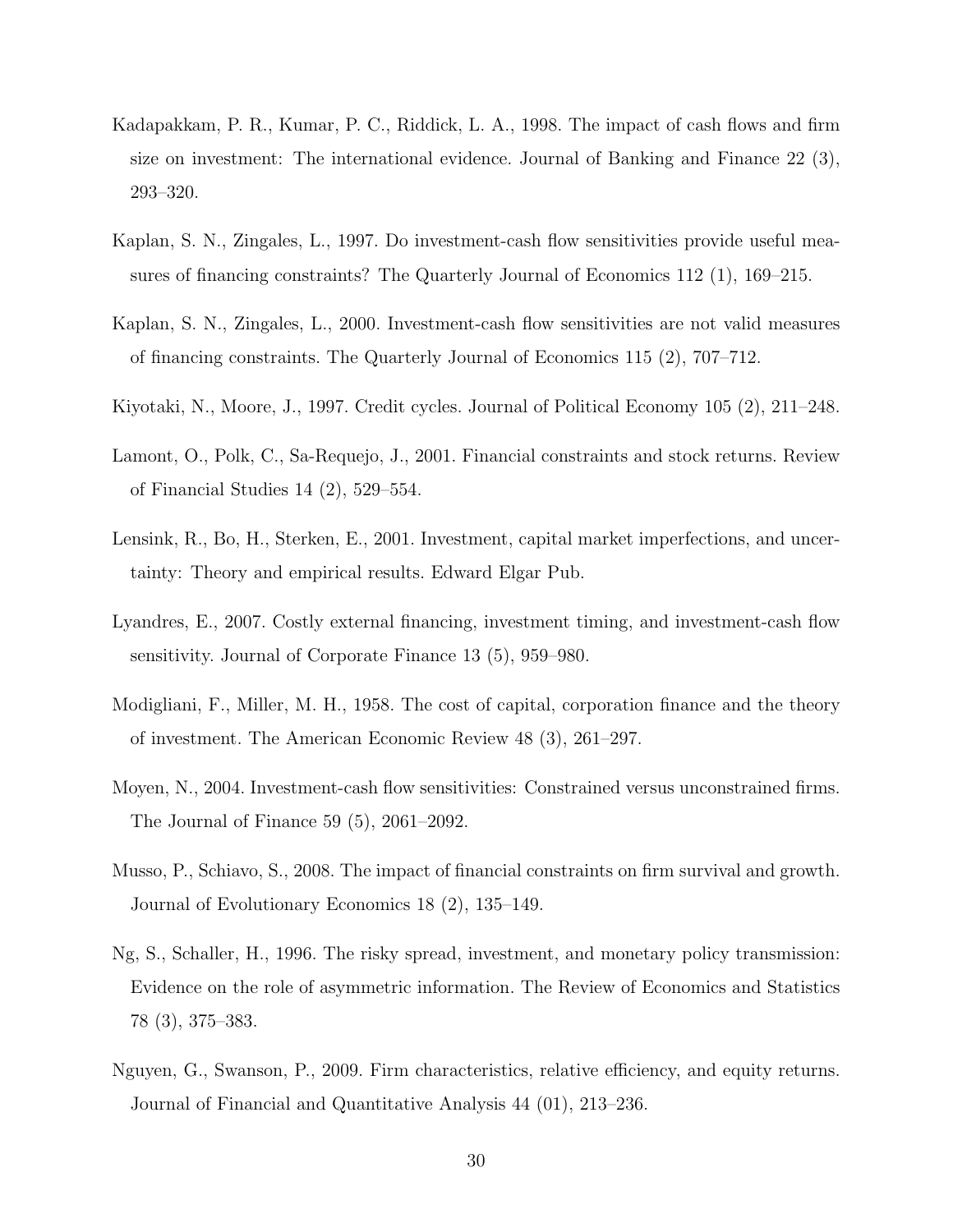- Oliner, S. D., Rudebusch, G. D., 1992. Sources of the financing hierarchy for business investment. The Review of Economics and Statistics 74 (4), 643–654.
- Quader, S. M., 2013. Corporate efficiency, financial constraints and the role of internal finance: A study of capital market imperfection. Ph.D. thesis, University of Sheffield, Sheffield, UK, Available at http://etheses.whiterose.ac.uk/3909/.
- Schaller, H., 1993. Asymmetric information, liquidity constraints, and Canadian investment. The Canadian Journal of Economics 26 (3), 552–574.
- Schiantarelli, F., 1996. Financial constraints and investment: Methodological issues and international evidence. Oxford Review of Economic Policy 12 (2), 70–89.
- Shin, H.-H., Kim, Y. H., 2002. Agency costs and efficiency of business capital investment: Evidence from quarterly capital expenditures. Journal of Corporate Finance 8 (2), 139– 158.
- Shin, H.-H., Park, Y. S., 1999. Financing constraints and internal capital markets: Evidence from Korean "chaebols'. Journal of Corporate Finance 5 (2), 169–191.
- Tobin, J., 1969. A general equilibrium approach to monetary theory. Journal of Money, Credit and Banking 1 (1), 15–29.
- Whited, T., 1992. Debt, liquidity constraints, and corporate investment: Evidence from panel data. Journal of Finance, 1425–1460.
- Whited, T. M., Wu, G., 2006. Financial constraints risk. Review of Financial Studies 19 (2), 531–559.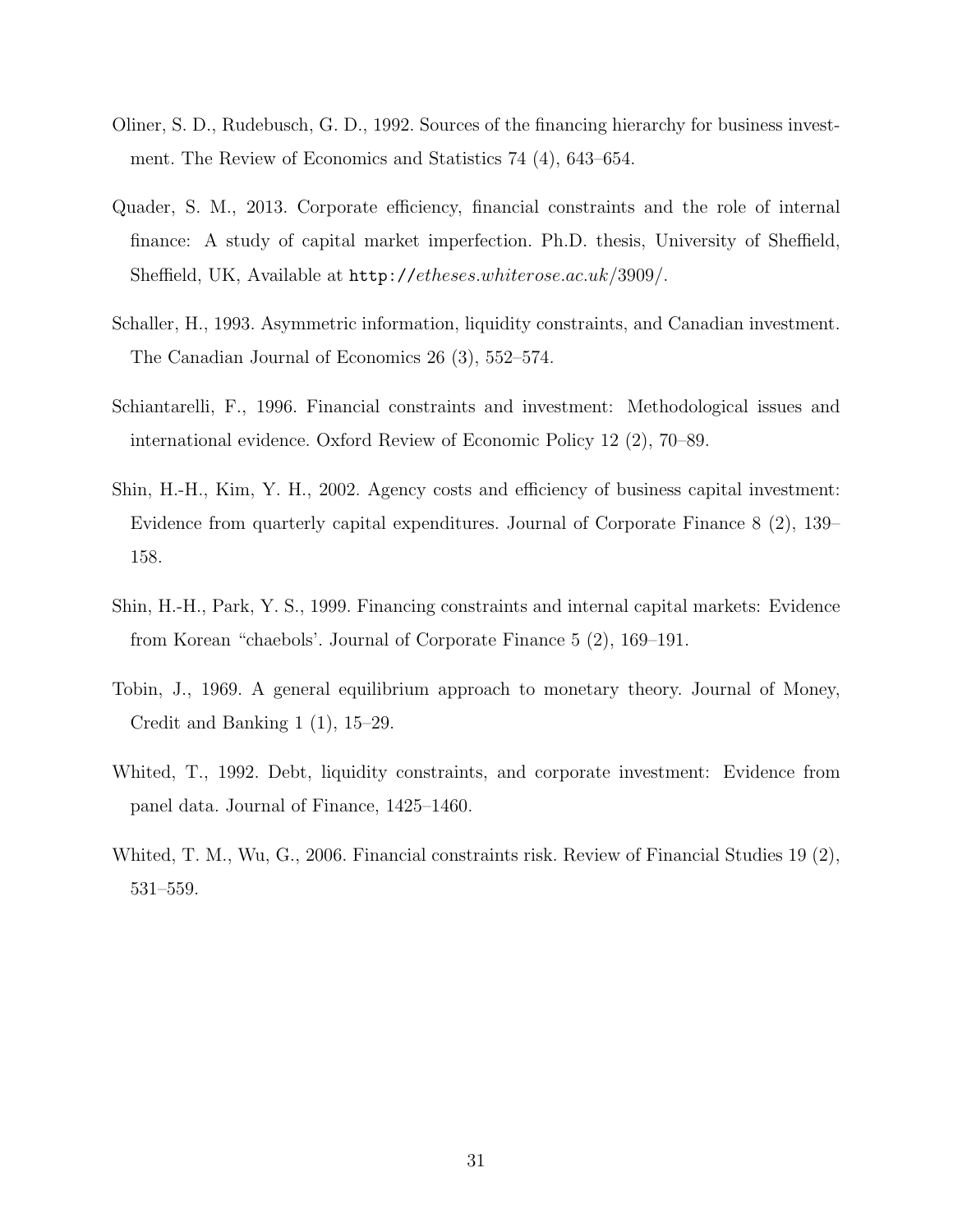

Figure 1: Cut off points for the predicted market value efficiency

Notes: The kernel density estimation of the predicted market value efficiency shows the negative skewness in its distribution, which is why different cutoff points are used as threshold values for the initial firm classifications.

### Figure 2: Non monotonic relationship between investment cash flow sensitivity and efficiency **Investment cash flow sensitivity**





Notes: This figure shows the non monotonic effect of corporate efficiency on the investment cash flow sensitivities of the firms. Investment cash flow sensitivity is found to be decreasing with efficiency for financially constrained firms. Once these firms' efficiency reaches a certain level, they become financially unconstrained and their investment cash flow sensitivity starts increasing.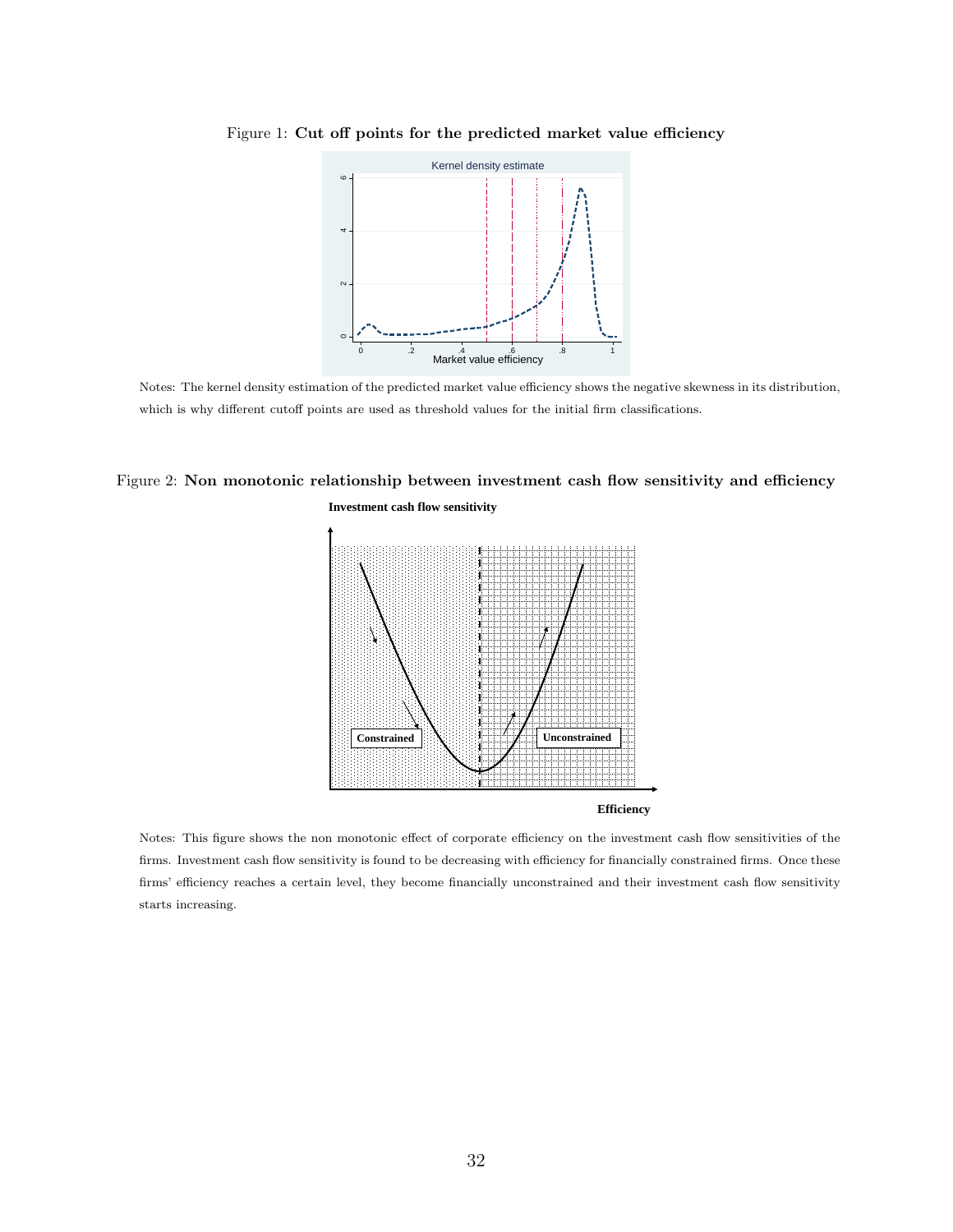|               | Mean  | <b>SD</b> | Min            | Q1       | Median | <u>Q3</u> | Max   |
|---------------|-------|-----------|----------------|----------|--------|-----------|-------|
| Investment    | .2787 | .2381     | .0004          | .1194    | .2045  | .3582     | 1.193 |
| Cash flow     | .0388 | .2001     | $-1.015$       | .0198    | .0836  | .1345     | .3385 |
| Tobin's Q     | 2.033 | 1.864     | .5193          | 1.072    | 1.464  | 2.178     | 12.69 |
| Tangibility   | .2900 | .2386     | .0021          | .0873    | .2453  | .4253     | .9220 |
| Mv.efficiency | .7454 | .2007     | .0056          | .6957    | .8214  | .8760     |       |
| <b>Size</b>   | 10.92 | 3.243     | 4.301          | 9.448    | 11.28  | 12.97     | 16.74 |
| Age           | 2.114 | 0.862     | $\overline{0}$ | 1.609    | 2.303  | 2.833     | 3.367 |
| Dividend      | .0207 | .0240     | $\theta$       | $\Omega$ | .0157  | .0312     | .1312 |
| St.leverage   | .0621 | .0892     | $\theta$       | .0017    | .0281  | .0844     | .4937 |
| Lt. leverage  | .1043 | .1352     | $\theta$       | .0003    | .0524  | .1596     | .6539 |
| Fin.slack     | .1579 | .1843     | $\overline{0}$ | .0320    | .0936  | .2062     | .8671 |
| Int.cov.ratio | .0838 | .2728     | $-1.318$       | $\theta$ | .0583  | .1489     | 1.381 |

Table 1: Descriptive Statistics

Notes: This table gives mean and distributional information for all the regression variables for which data is collected from the Worldscope Global Database for 1122 UK firms listed on the London Stock Exchange over the period 1981 to 2009. All financial variables are deflated with a GDP deflator and all regression variables are winsored at the 1% and 99% level to get rid of the extreme outliers. Tobin's Q is calculated as the ratio of market value of assets to the book value of assets. Market value is estimated as book value of total assets minus book value of equity plus market capitalization and book value of total asset is simply the value of total assets. Natural logarithm of total sales and natural logarithm of the number of years a firm appears in the database are used as proxies for firm size and firm age respectively. Financial slack (Fin.slack) is calculated as ratio of cash and short term investment to total assets; cash flow as ratio of funds from operation to total assets; tangibility as ratio of total tangible assets to total assets; interest coverage ratio (Int.cov.ratio) as ratio of interest expense on debt to earnings before interest, taxes and depreciation; dividend payout as ratio of total cash dividend paid to total assets and investment as ratio of capital expenditure or additions to fixed assets to total tangible assets. Short term debt (St.leverage) and long term debt (Lt.leverage) are both scaled by total assets. Market value efficiency (Mv.efficiency) is the corporate efficiency indexes derived from an estimated market value frontier.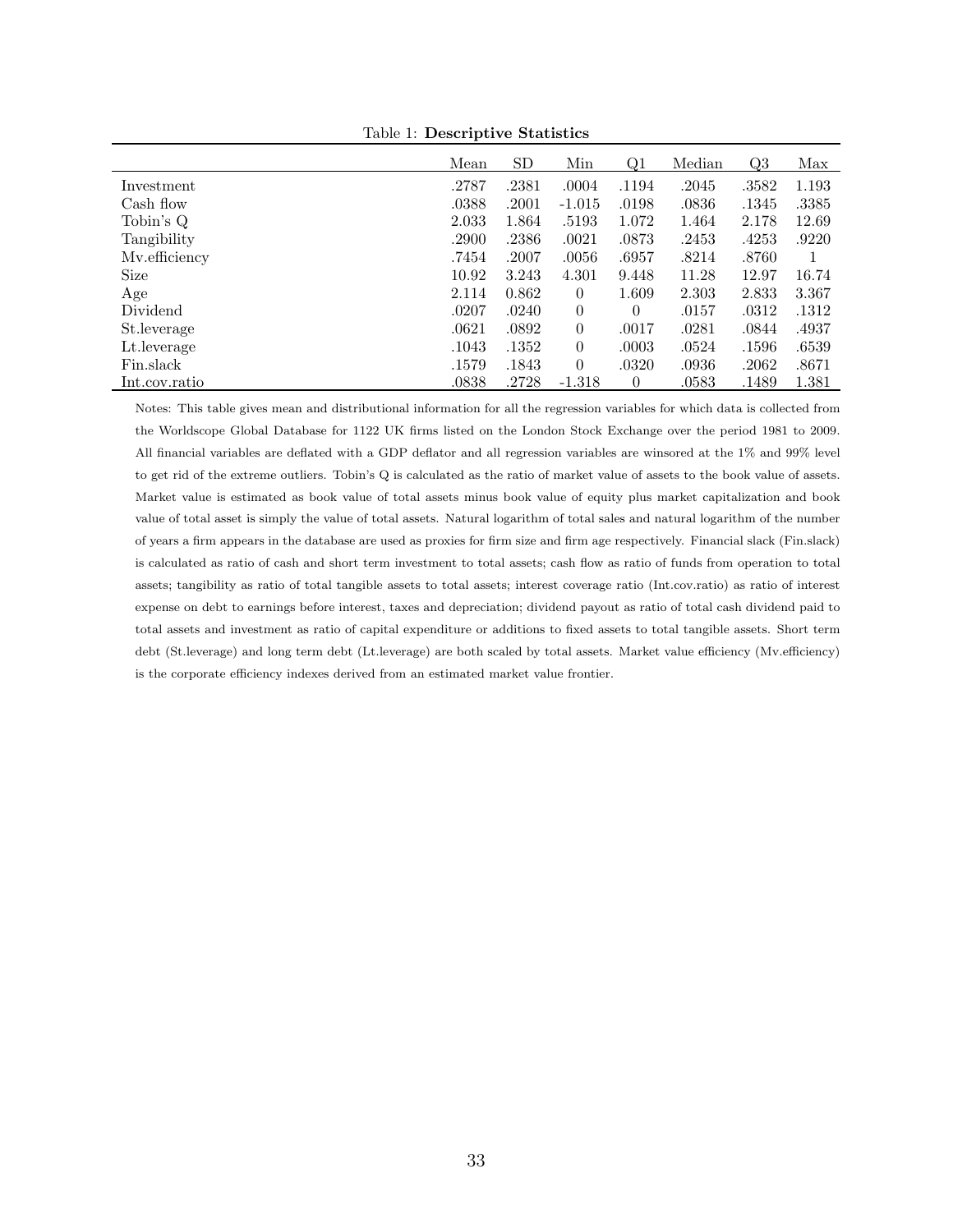|  | Table 2.a: Selection equations |  |
|--|--------------------------------|--|
|--|--------------------------------|--|

|                                 | $0.021***(0.004)$  |                    |
|---------------------------------|--------------------|--------------------|
| Size                            |                    | $0.027***(0.004)$  |
| Age                             | $0.449***(0.010)$  | $0.465***(0.010)$  |
| Dividend                        | $0.039***(0.002)$  | $0.042***(0.002)$  |
| St. leverage                    | $0.768***(0.054)$  | $0.497***(0.061)$  |
| Lt. leverage                    | $0.524***(0.046)$  | $0.428***(0.045)$  |
| Tobin's Q                       | $-0.055***(0.005)$ | $-0.072***(0.005)$ |
| Int.cov.ratio                   | $0.182***(0.014)$  | $0.158***(0.014)$  |
| Fin.slack                       | 0.042(0.050)       | $-0.234***(0.049)$ |
| Mv.efficiency                   | $0.657***(0.070)$  | $0.866***(0.072)$  |
| Tangibility                     | $2.452***(0.024)$  | $1.304***(0.025)$  |
| Constant                        | $-1.344***(0.042)$ | $-1.232***(0.043)$ |
| 0.000<br>Model <i>p</i> -values |                    | 0.000              |

Table 2.b: Investment equations

|                         | Model 1    |             |             | Model 2     |
|-------------------------|------------|-------------|-------------|-------------|
|                         | Unconst.   | Const.      | Unconst.    | Const.      |
| Cash flow               | $0.078**$  | $0.232***$  | $0.065*$    | $0.185***$  |
|                         | (0.037)    | (0.059)     | (0.037)     | (0.059)     |
| Cash flow*Mv.efficiency | $0.098**$  | $-0.301***$ | 0.031       | $-0.270***$ |
|                         | (0.049)    | (0.083)     | (0.050)     | (0.082)     |
| Cash flow*Tangibility   |            |             | $0.383***$  | $0.229**$   |
|                         |            |             | (0.066)     | (0.090)     |
| Fin.slack               | $0.121***$ | $0.157***$  | $0.047***$  | $0.060**$   |
|                         | (0.014)    | (0.023)     | (0.014)     | (0.023)     |
| Tobin's Q               | $0.019***$ | $0.030***$  | $0.017***$  | $0.027***$  |
|                         | (0.001)    | (0.002)     | (0.001)     | (0.002)     |
| Mv.efficiency           | $-0.016$   | $-0.474***$ | $-0.011$    | $-0.438***$ |
|                         | (0.020)    | (0.029)     | (0.018)     | (0.028)     |
| Tangibility             |            |             | $-0.205***$ | $-0.337***$ |
|                         |            |             | (0.012)     | (0.030)     |
| Constant                | $0.163***$ | $0.559***$  | $0.216***$  | $0.641***$  |
|                         | (0.020)    | (0.054)     | (0.019)     | (0.057)     |

Notes: This table gives the maximum likelihood estimation results of our two switching regression models (investment equations 7 and 8 along with the selection equation 9). The selection equation in 2.a determines a firm's likelihood of being in a constrained or unconstrained regime dependent variable of which is coded 1 for the unconstrained investment regime and 0 for the constrained one. A positive coefficient of any selection variable indicates that firms with higher values of that particular variable are more likely to be in the unconstrained regime and vice versa. P-values of the models reject the null hypothesis that a single investment regime is sufficient to describe the data. Two separate investment equations in 2.b for each of the models demonstrate how different the firms' investment behavior across the two regimes. The investment equations are estimated with sector and year dummies and clustering by company ID is used to correct the error structure of the estimations. \*\*\*, \*\* and \* indicate significance at the 1%, 5% and 10%, level respectively and standard errors are in parentheses.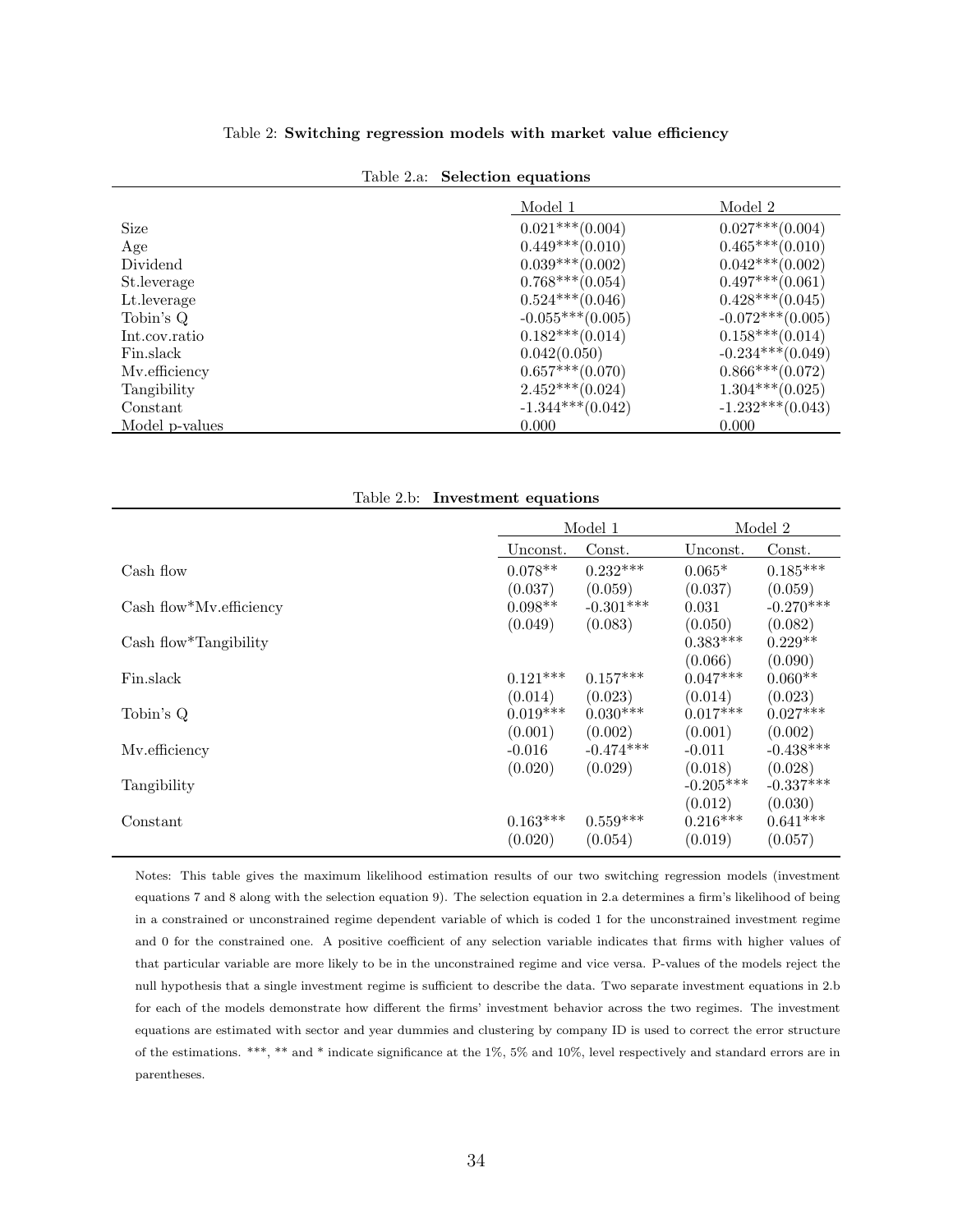|                | Table 3.a: Selection equations |                    |
|----------------|--------------------------------|--------------------|
|                | Model 1                        | Model 2            |
| <b>Size</b>    | $0.057***(0.003)$              | $0.074***(0.003)$  |
| Age            | $0.439***(0.010)$              | $0.454***(0.010)$  |
| Dividend       | $0.036***(0.002)$              | $0.037***(0.002)$  |
| St. leverage   | $0.799***(0.053)$              | $0.531***(0.060)$  |
| Lt. leverage   | $0.497***(0.046)$              | $0.394***(0.045)$  |
| Tobin's Q      | $-0.034***(0.004)$             | $-0.045***(0.004)$ |
| Int.cov.ratio  | $0.183***(0.014)$              | $0.157***(0.014)$  |
| Fin.slack      | 0.007(0.049)                   | $-0.269***(0.049)$ |
| Tangibility    | $2.505***(0.024)$              | $1.376***(0.024)$  |
| Constant       | $-1.248***(0.037)$             | $-1.112***(0.038)$ |
| Model p-values | 0.000                          | 0.000              |

Table 3: Switching regression models excluding efficiency from the selection equation

| <b>rapic g.p.</b>       | mvestment equations |             |             |             |
|-------------------------|---------------------|-------------|-------------|-------------|
|                         |                     | Model 1     |             | Model 2     |
|                         | Unconst.            | Const.      | Unconst.    | Const.      |
| Cash flow               | $0.074**$           | $0.232***$  | 0.059       | $0.187***$  |
|                         | (0.038)             | (0.059)     | (0.037)     | (0.059)     |
| Cash flow*My.efficiency | $0.105**$           | $-0.294***$ | 0.040       | $-0.271***$ |
|                         | (0.050)             | (0.083)     | (0.050)     | (0.082)     |
| $Cash flow*Tangibility$ |                     |             | $0.384***$  | $0.235***$  |
|                         |                     |             | (0.066)     | (0.091)     |
| Fin.slack               | $0.119***$          | $0.151***$  | $0.045***$  | $0.056**$   |
|                         | (0.014)             | (0.023)     | (0.014)     | (0.024)     |
| Tobin's Q               | $0.020***$          | $0.030***$  | $0.017***$  | $0.027***$  |
|                         | (0.001)             | (0.002)     | (0.001)     | (0.002)     |
| Mv.efficiency           | $-0.020$            | $-0.492***$ | $-0.016$    | $-0.460***$ |
|                         | (0.020)             | (0.029)     | (0.019)     | (0.028)     |
| Tangibility             |                     |             | $-0.204***$ | $-0.332***$ |
|                         |                     |             | (0.012)     | (0.030)     |

Table 3.b: Investment equations

Notes: This table gives the maximum likelihood estimation results of our two switching regression models. Here, only difference is market value efficiency is excluded from the selection equation to check robustness of our earlier results. Pvalues of the models reject the null hypothesis that a single investment regime is sufficient to describe the data. The investment equations are estimated with sector and year dummies and clustering by company ID is used to correct the error structure of the estimations. \*\*\*, \*\* and \* indicate significance at the 1%, 5% and 10%, level respectively and standard errors are in parentheses.

Constant  $0.167***$   $0.566***$   $0.220***$   $0.647***$ 

 $(0.020)$   $(0.054)$   $(0.020)$   $(0.056)$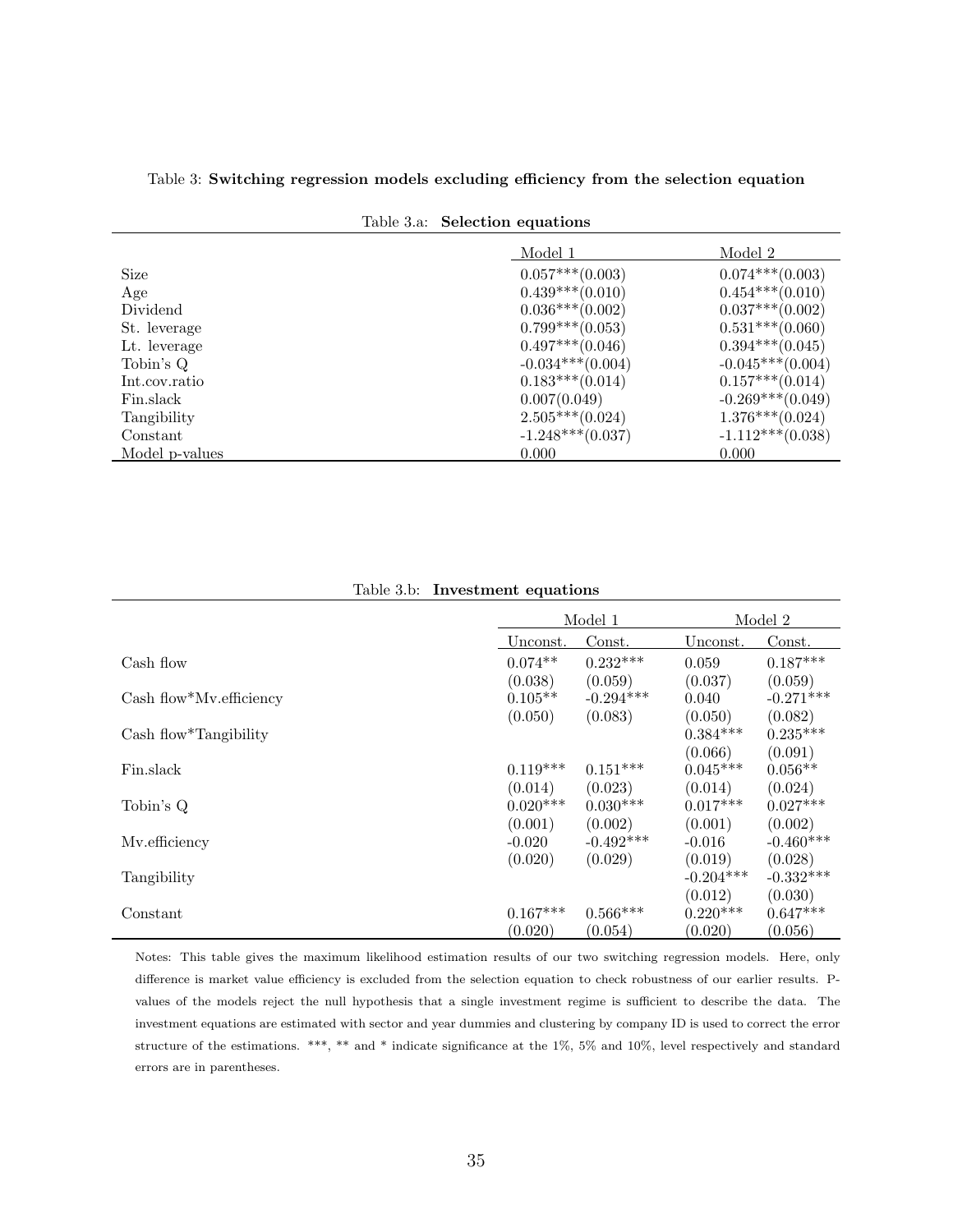#### Table 4: Switching regression models with sales-to-capital ratio

|  | Table 4.a: Selection equations |
|--|--------------------------------|
|  |                                |

|                | Model 1            | Model 2            |
|----------------|--------------------|--------------------|
| Size           | $0.039***(0.004)$  | $0.035***(0.004)$  |
| Age            | $0.436***(0.010)$  | $0.456***(0.010)$  |
| Dividend       | $0.050***(0.002)$  | $0.046***(0.002)$  |
| St. leverage   | $0.560***(0.065)$  | $0.499***(0.064)$  |
| Lt. leverage   | $0.405***(0.046)$  | $0.376***(0.045)$  |
| Tobin's Q      | $-0.064***(0.005)$ | $-0.067***(0.005)$ |
| Int.cov.ratio  | $0.158***(0.014)$  | $0.148***(0.014)$  |
| Fin.slack      | $-0.071(0.049)$    | $-0.216***(0.049)$ |
| Mv.efficiency  | $0.488***(0.071)$  | $0.657***(0.072)$  |
| Tangibility    | $1.602***(0.024)$  | $1.142***(0.024)$  |
| Constant       | $-1.185***(0.042)$ | $-1.146***(0.042)$ |
| Model p-values | 0.000              | 0.000              |

| Table 4.b:              | Investment equations             |                                  |                                  |                                  |
|-------------------------|----------------------------------|----------------------------------|----------------------------------|----------------------------------|
|                         | Model 1                          |                                  |                                  | Model 2                          |
|                         | Unconst.                         | Const.                           | Unconst.                         | Const.                           |
| Cash flow               | 0.052<br>(0.037)                 | $0.146**$<br>(0.058)             | 0.061<br>(0.037)                 | $0.174***$<br>(0.059)            |
| Sales/Capital           | $0.002***$<br>(0.0001)           | $0.002***$<br>(0.0001)           | $0.001***$<br>(0.0001)           | $0.002***$<br>(0.0002)           |
| Cash flow*Mv.efficiency | $0.168***$                       | $-0.102$                         | 0.050                            | $-0.246***$                      |
| Cash flow*Tangibility   | (0.048)                          | (0.082)                          | (0.050)<br>$0.357***$<br>(0.063) | (0.082)<br>$0.266***$<br>(0.086) |
| Fin.slack               | $0.106***$                       | $0.151***$                       | $0.058***$                       | $0.088***$                       |
| Tobin's Q               | (0.013)<br>$0.017***$<br>(0.001) | (0.022)<br>$0.030***$<br>(0.002) | (0.013)<br>$0.016***$<br>(0.001) | (0.022)<br>$0.030***$<br>(0.002) |
| Mv.efficiency           | $-0.010$<br>(0.018)              | $-0.543***$<br>(0.028)           | $-0.011$<br>(0.018)              | $-0.518***$<br>(0.028)           |
| Tangibility             |                                  |                                  | $-0.147***$                      | $-0.201***$                      |
| Constant                | $0.154***$<br>(0.019)            | $0.598***$<br>(0.061)            | (0.013)<br>$0.197***$<br>(0.019) | (0.030)<br>$0.636***$<br>(0.061) |

Notes: This table gives the maximum likelihood estimation results of our two switching regression models. Here, only difference is sales-to-capital ratio is added to the investment equations to check robustness of our earlier results. P-values of the models reject the null hypothesis that a single investment regime is sufficient to describe the data. The investment equations are estimated with sector and year dummies and clustering by company ID is used to correct the error structure of the estimations. \*\*\*, \*\* and \* indicate significance at the 1%, 5% and 10%, level respectively and standard errors are in parentheses.

Table 4.b: Investment equations

Ē,